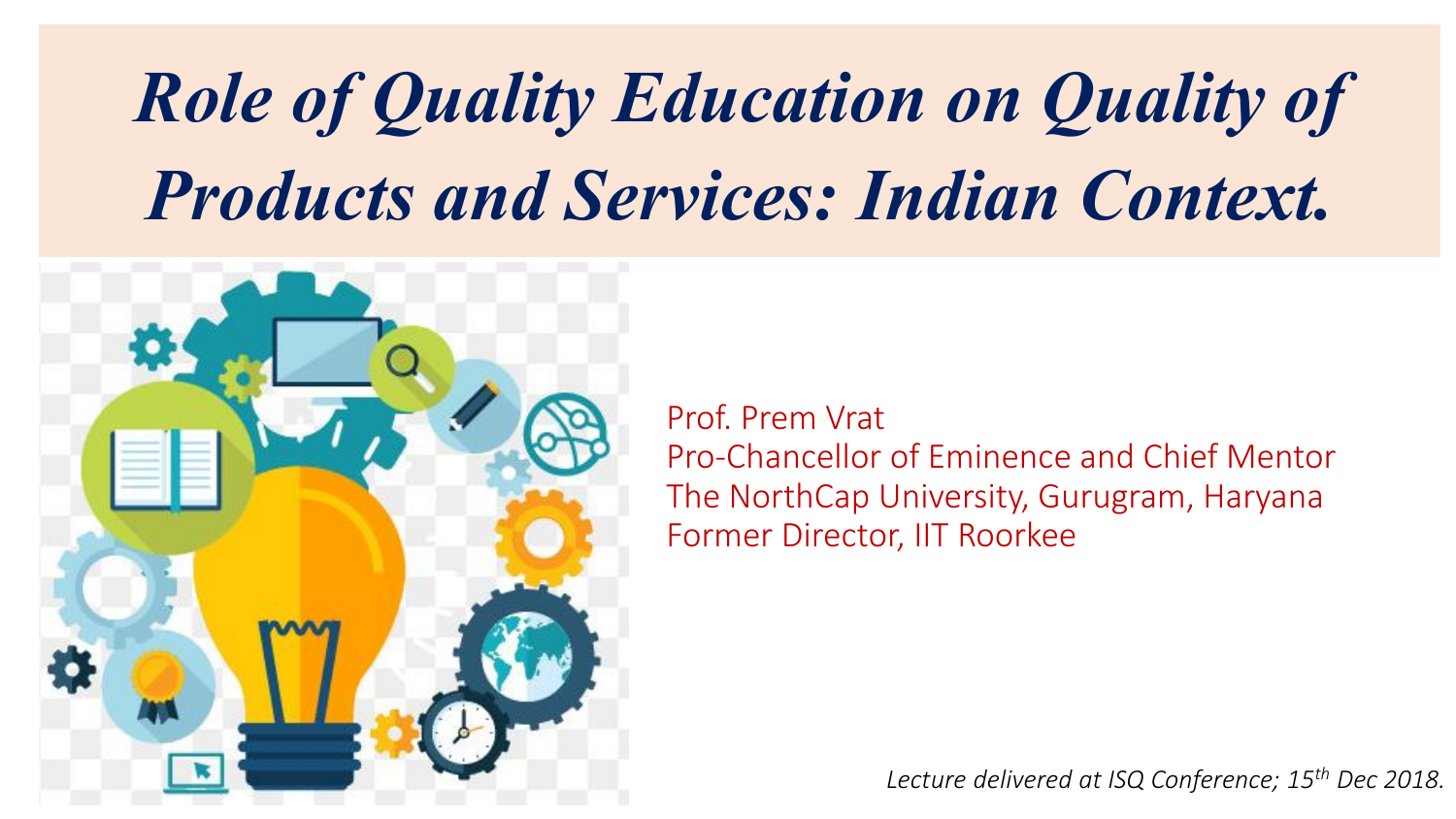Quality: Conformance to Customers requirements. It should lead to customer delight by delivering great customer experience.

TQM: A process that creates a culture of total continuous Improvement (TCI)

Total: Involving everyone

Continuous: For ever.

Improvement: Elimination of waste Reduction of variability. Innovation in processes to deliver cheaper, better, safer, faster products and services.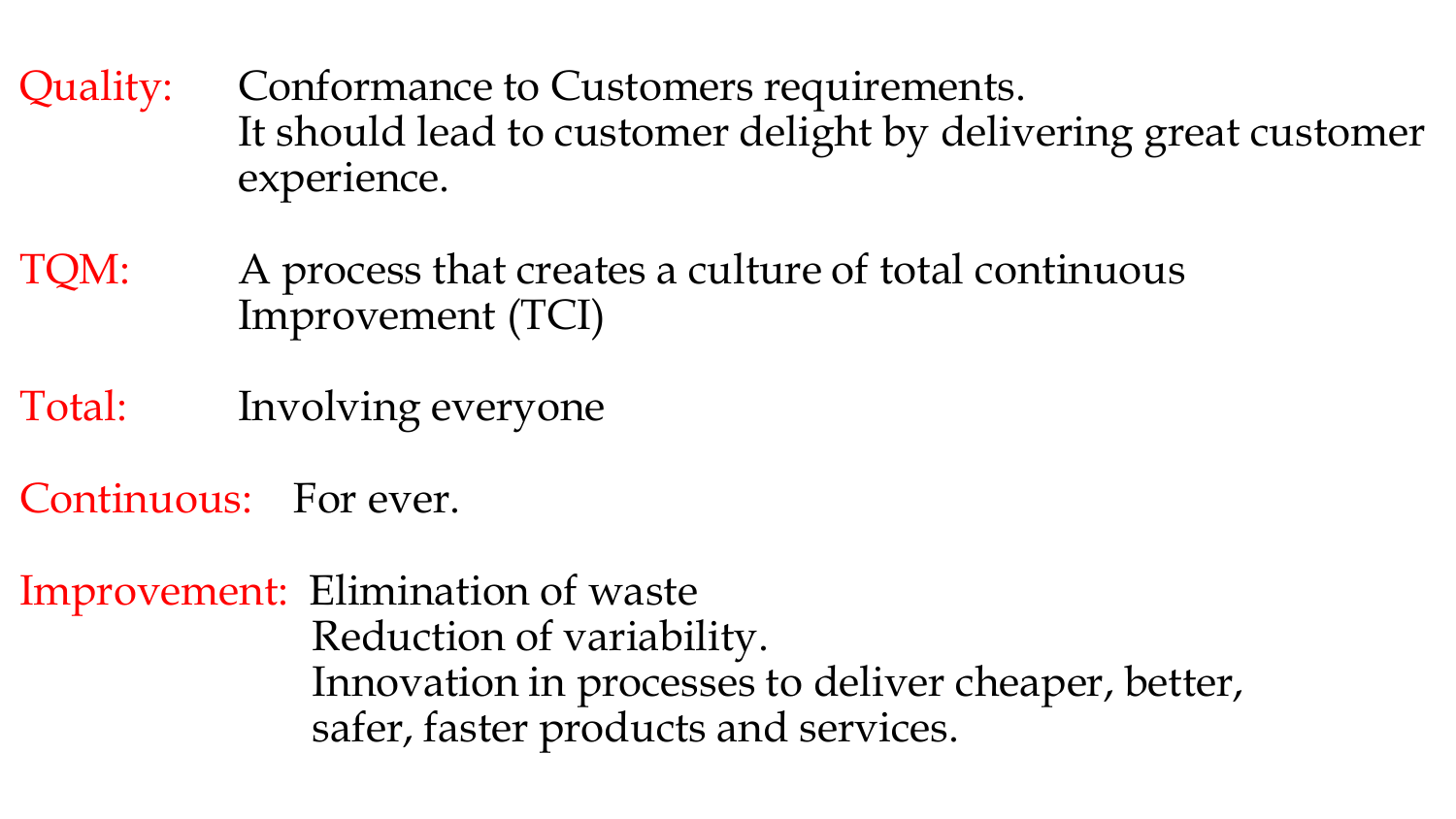Obviously; we require total quality people before we deliver total quality for customer delight. Hence in India; we need to first improve the quality of people before we could improve the quality of products and services.

For service quality it is all the more critical to have good quality service minded people who come in direct contact with the customer.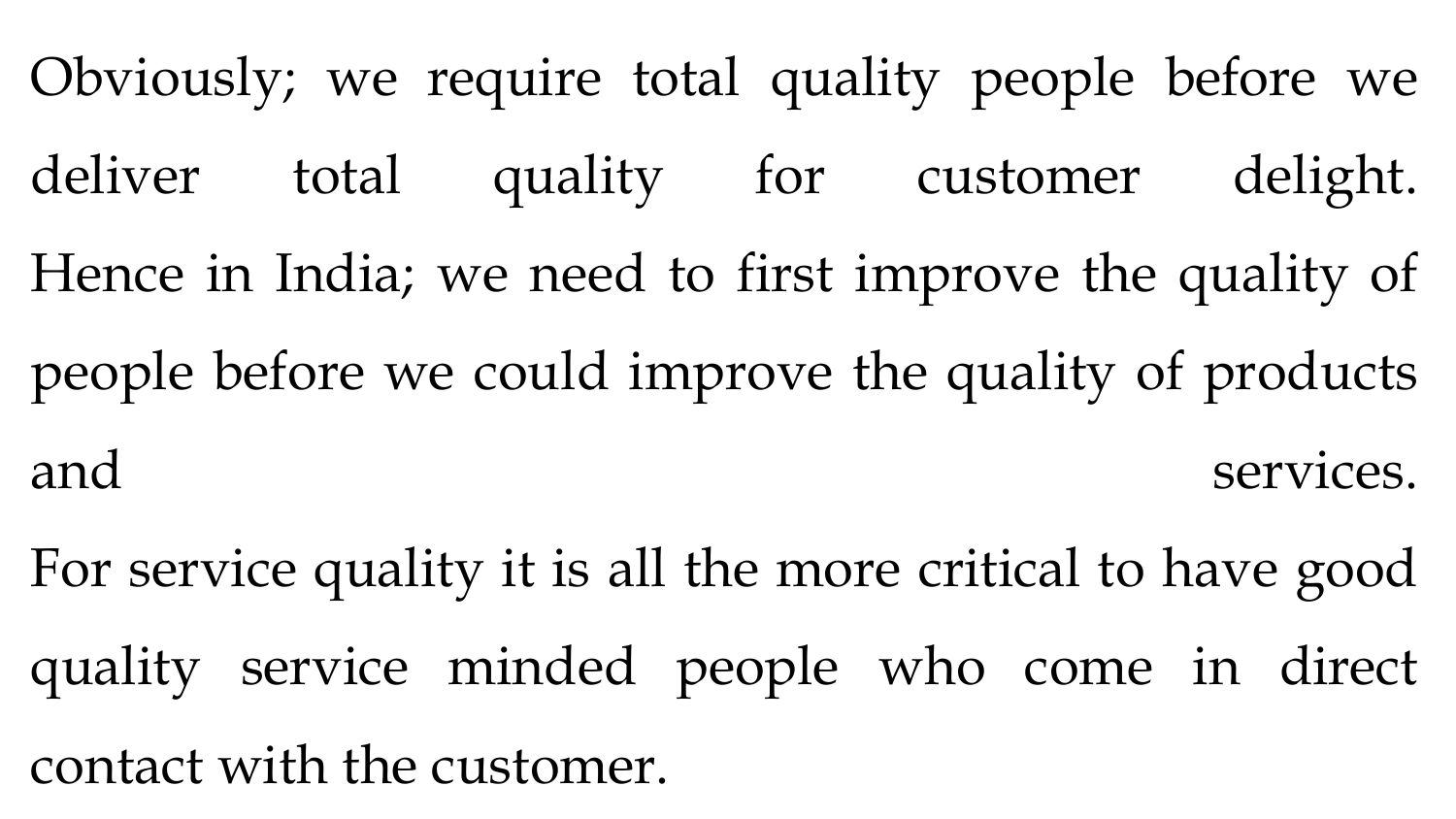Quality of Education shapes the quality of people to make them good human beings in addition to being knowledgeable and skilled.

Employability can be considered as a measure of quality of education of a person in a given area of work. Thus people with high degree of employability will deliver high quality of products and services.

E=A  $\alpha$ . k +  $(1 - \alpha)$ S

Where E= Employability

**k**= knowledge

**S**= skill

∝= Relative weight to knowledge over skill which depends upon the nature and level of employment.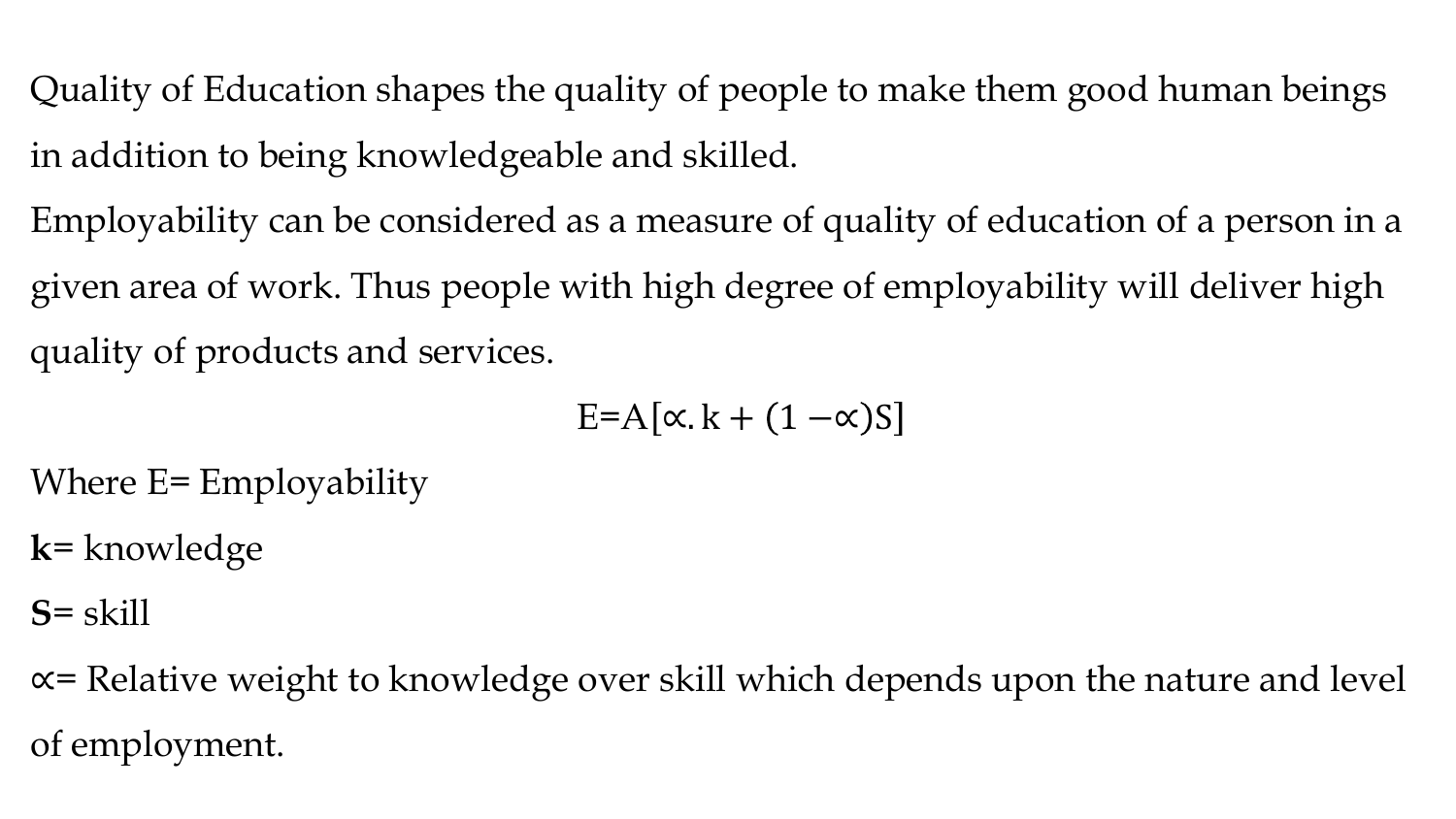Employability of a person is greatly affected by attitude. Even a highly knowledgeable and skilled person with poor or negative attitude cannot deliver great quality of service or deliver customer delight. Employability is imparted through quality education. Thus a strong correction exists between quality of education in the country and the brand image of the quality of its products and services. Hence. "journey of quality begins with education and ends with education".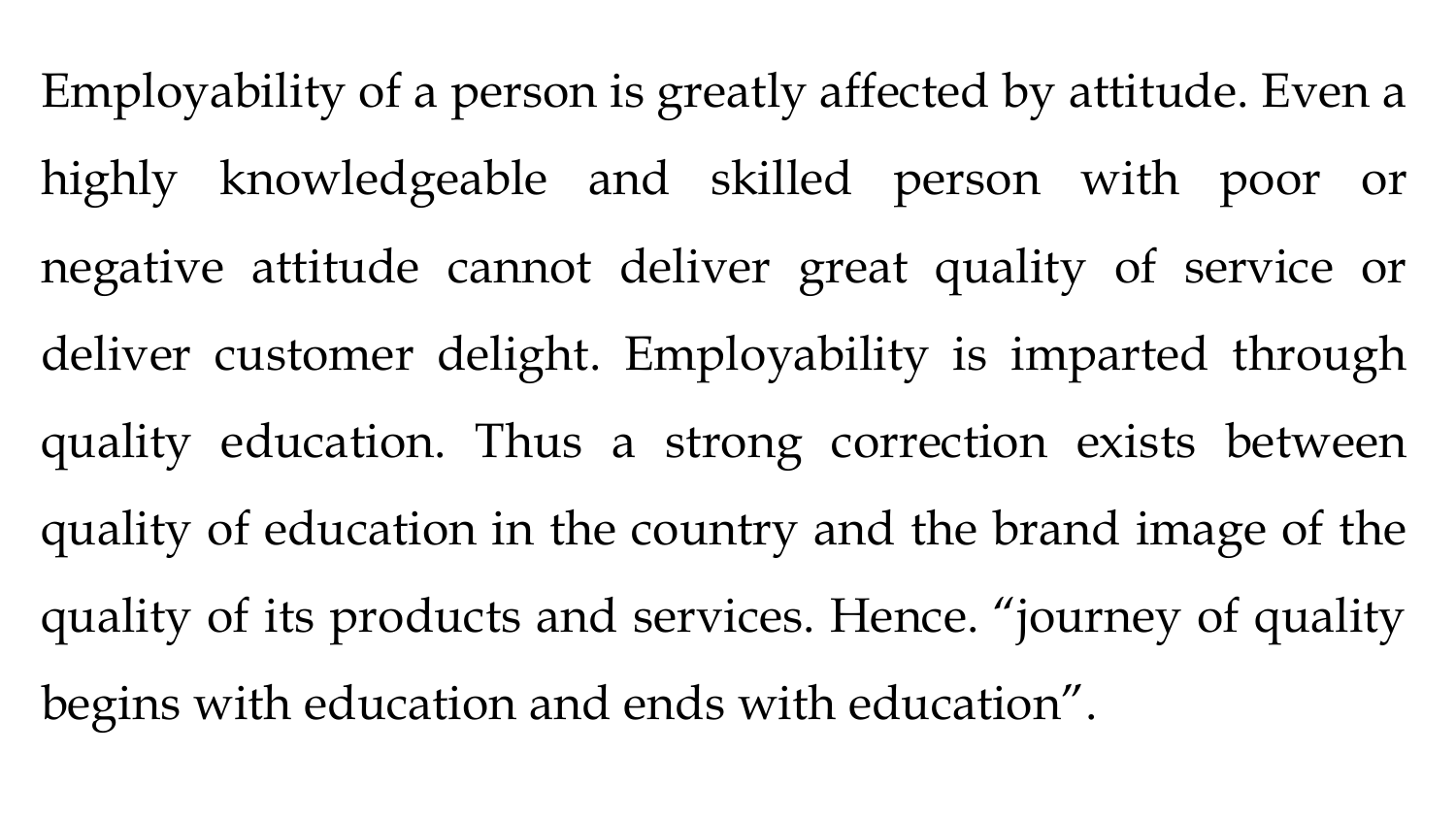In TQM philosophy the 'involvement of all employees; customer orientation; leadership and service quality are intimately linked with quality of people and hence quality of products and services are impacted by quality of education and training.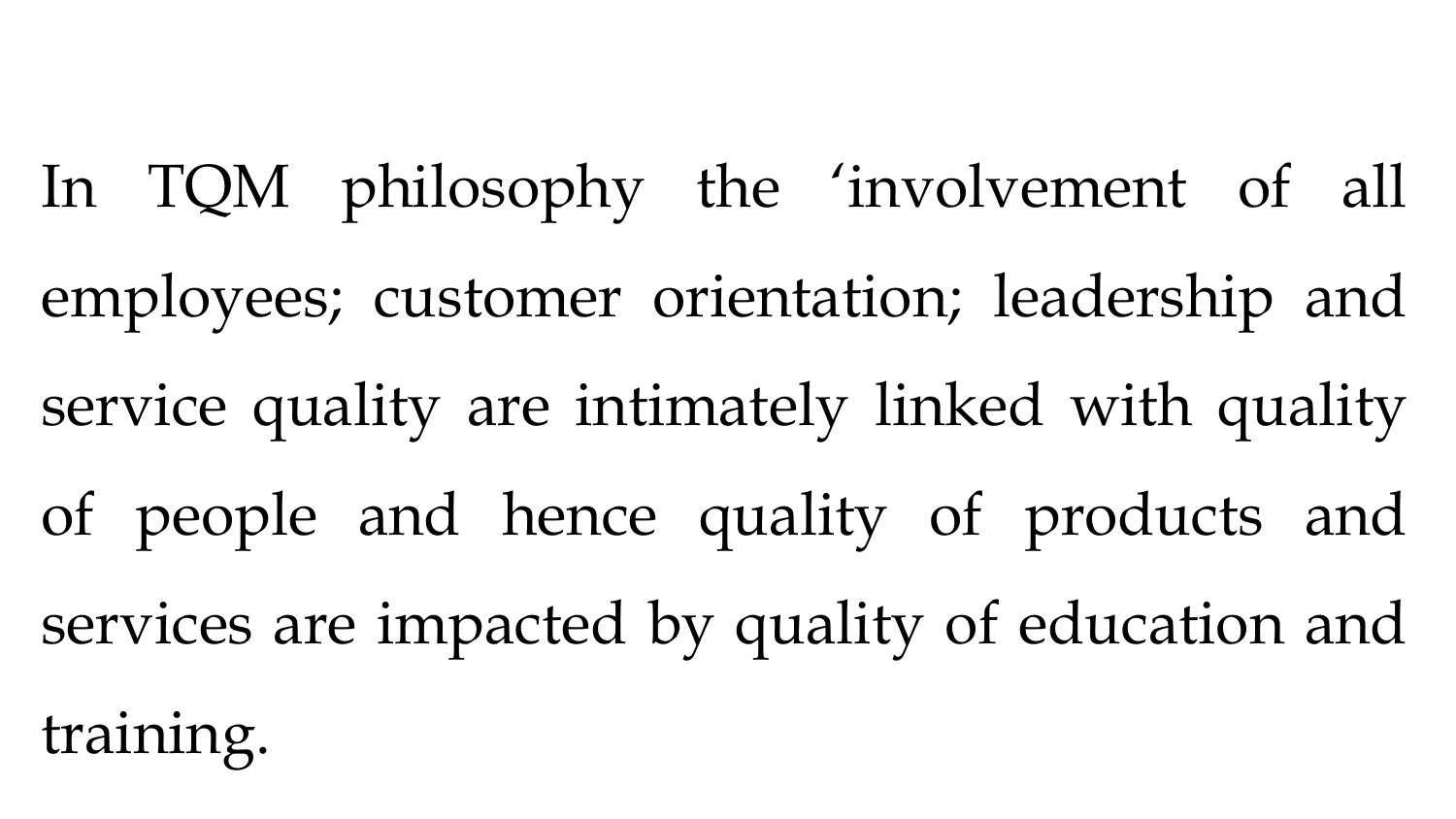## **Current Quality status of Indian education**

- The quality of education in all the links of the academic supply chain in India is and has been a cause for concern. Quality of primary, secondary and tertiary education has been a topic of debate for quite sometime. Almost at all levels; it is plagued by shortage of financial and other resources, quality and commitment of teachers and the academic leadership. With poor base of primary and secondary education; higher education quality cannot be nurtured.
- Gross Enrolment Ratios of about 25% and 20-25% employability of our graduates even in engineering and management reveal the dismal quality and numbers in the higher education segment. "Collapse of education is the collapse of the nation". Hence to be globally competitive India should give highest attention to quality of education throughout the academic supply chain.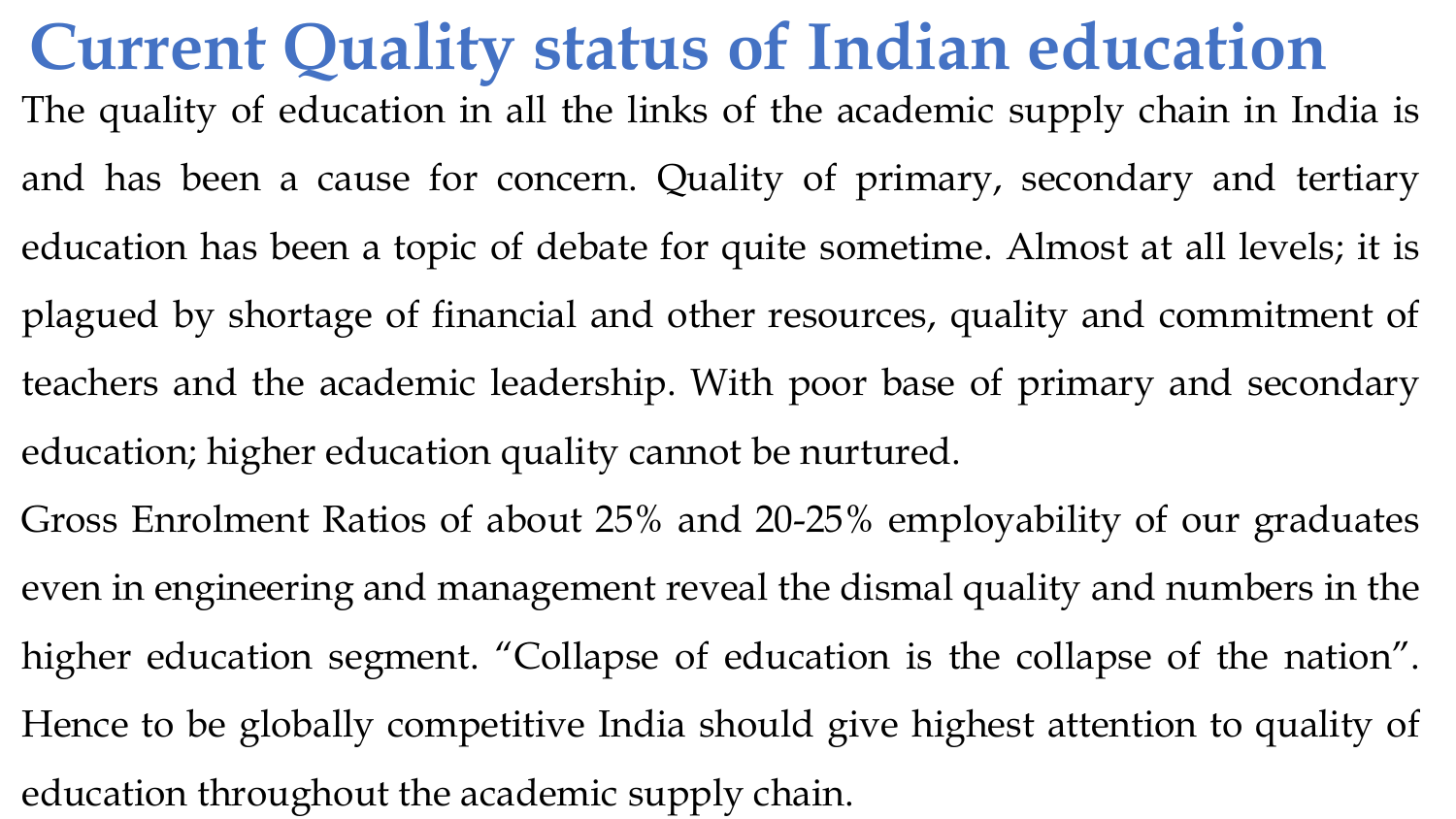# **Developing attitudes for customer orientation**

- Customer orientation is a pre-requisite to quality. Attitude towards customer plays vital role to that end.
- Mahatma Gandhi's views on customer:
- "A customer is the most important visitor to our premises. He is not dependent on us, we are dependent on him. He is not an interruption in our work; he is the purpose of it. He is not external to our business but a part of it. We are not doing him a favor by serving him; he is doing so by giving us an opportunity to serve him".

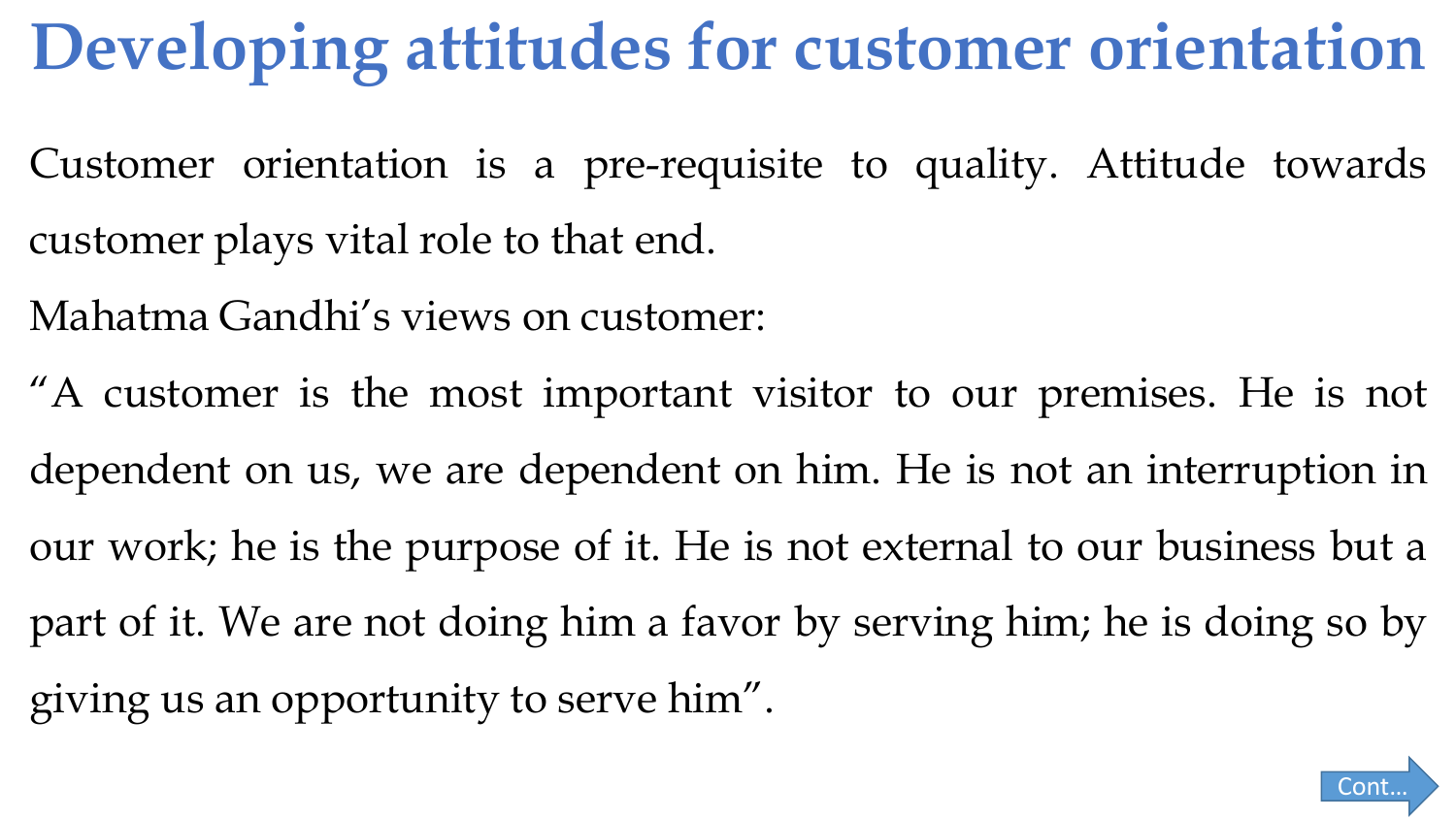Customer orientation is facilitated by a balanced value grid.



We need to inculcate a service attitude and hence high concern for others over self before he gets customer oriented is vital and education plays a great role in shaping the attitude.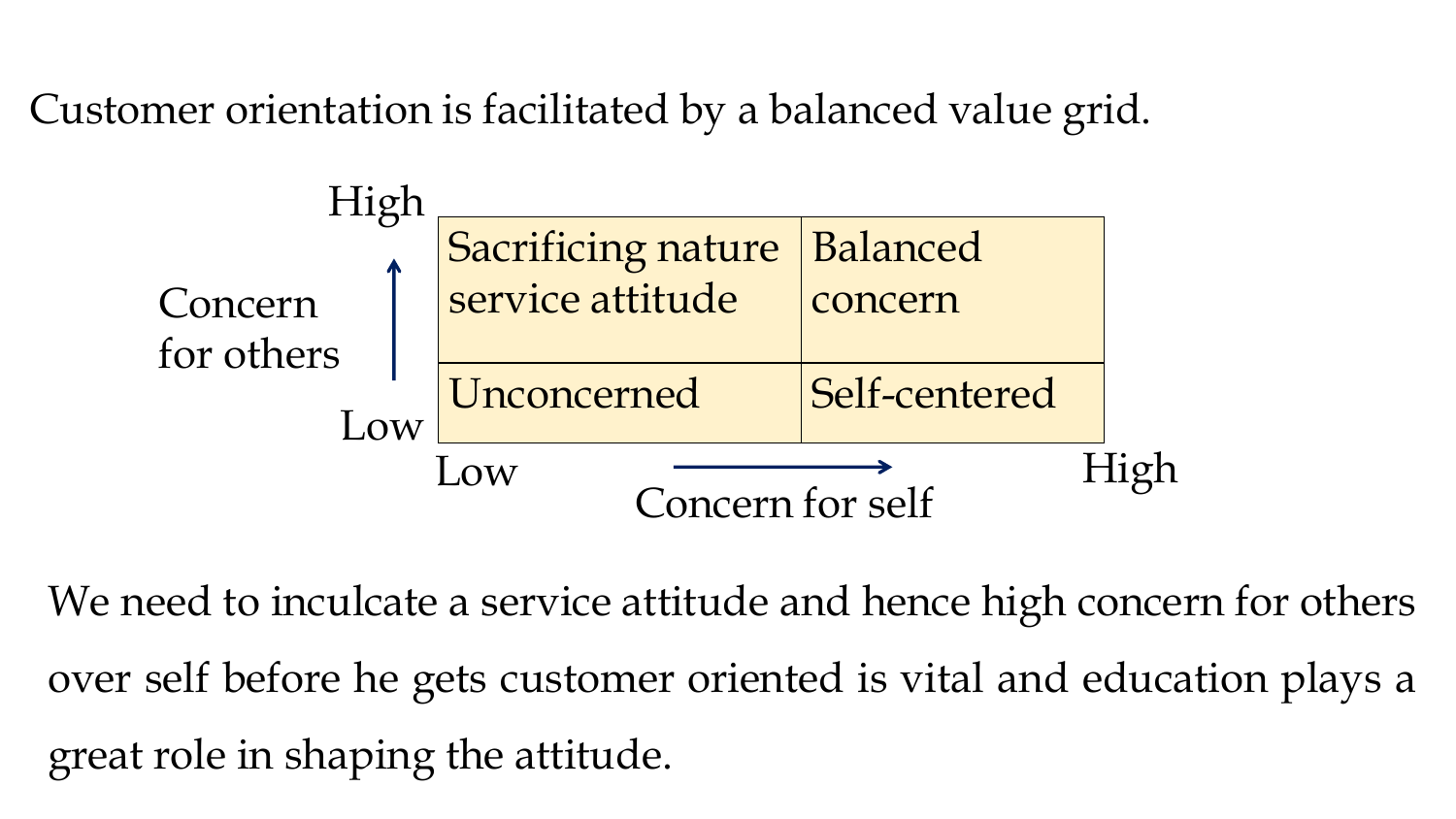## **Quality issues in technical education**

- Quality of products and services are more significantly impacted by the quality of technical education.
- Since privatization of technical education; the capacity to enroll students has increased exponentially. This has increased the quantity of technical and managerial manpower but in the process of rapid expansion the quality of education has taken a back seat. The situation currently is quite alarming because the brand of engineering and management education has lost its image.

Cont…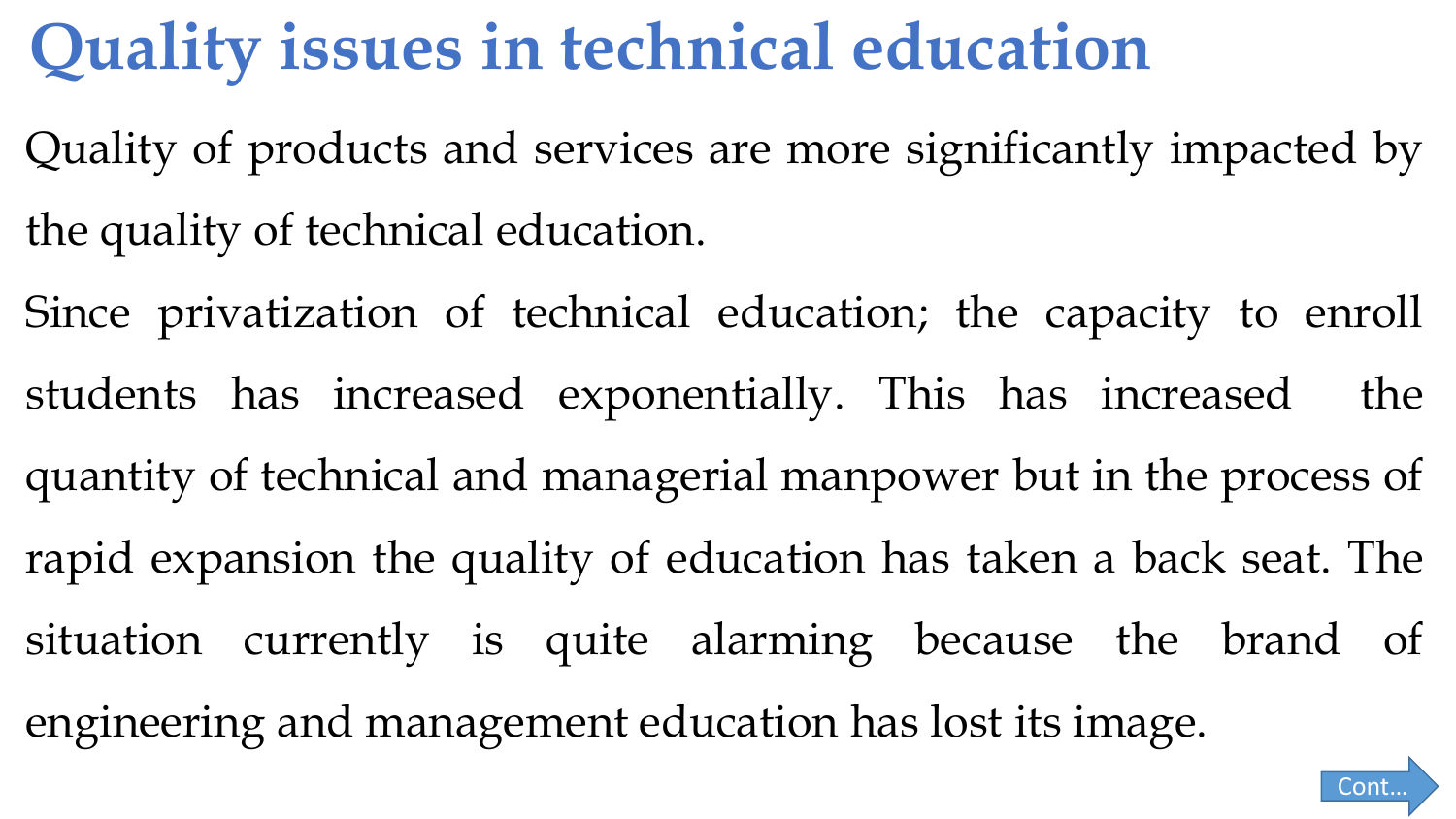- Technology is crucial for productivity and quality in products and services and with poor quality of technical education, India can not become globally competitive.
- There are very few institutes of technical education which are
- perceived to give quality education the country. About 80% of
- them; mainly in private sector; are a cause for serious concern
- various forms of imbalances have crept in; faculty quality is
- alarmingly low and even academic leadership is not inspiring.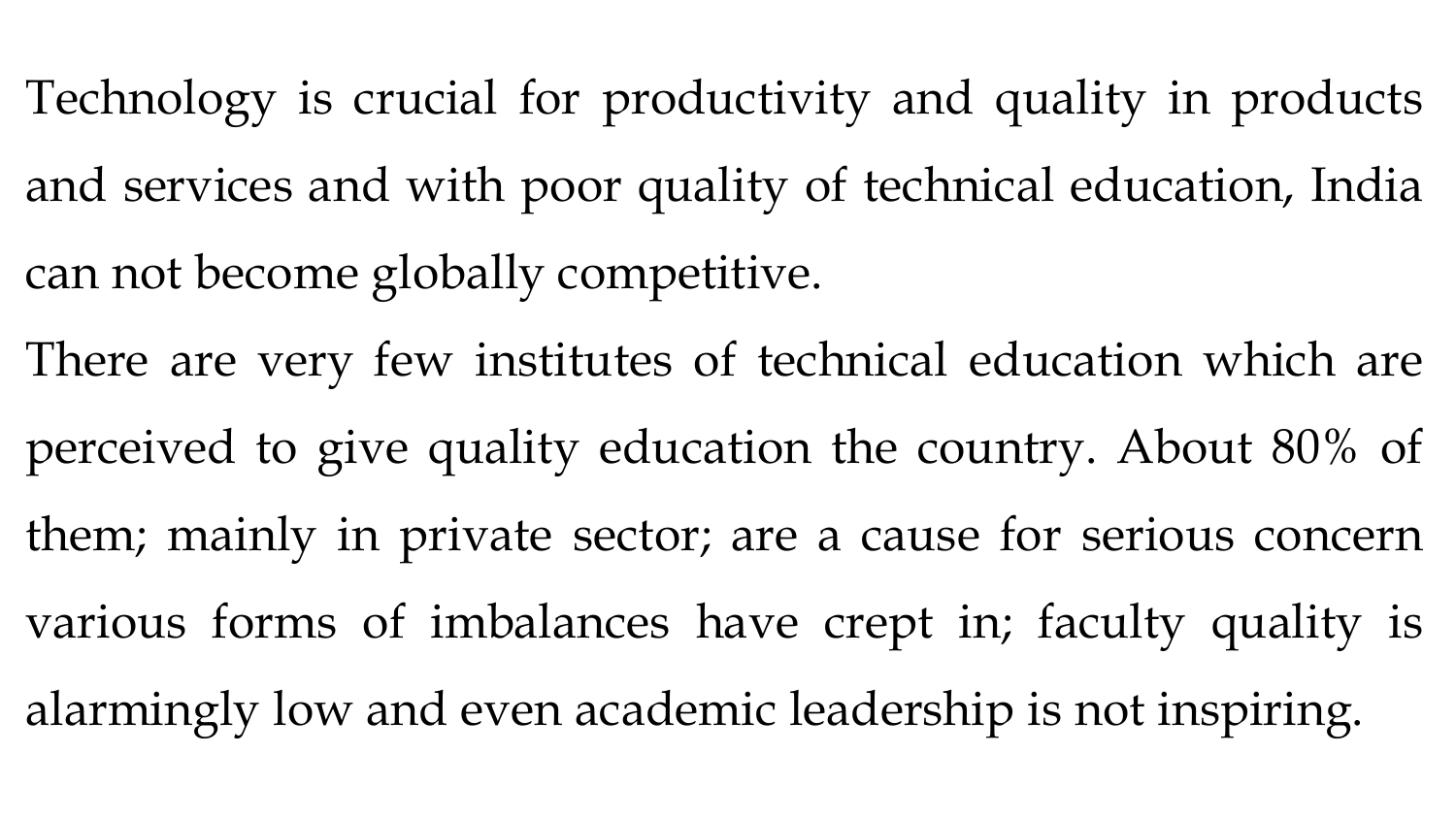## Imperatives ..

- World of accelerating multi-dimensional change
- Shift to knowledge economy
- World without border
- Revolutions in Information & Communication Technology (ICT)

*Engineering Education System MUST translate these challenges through a Quality response*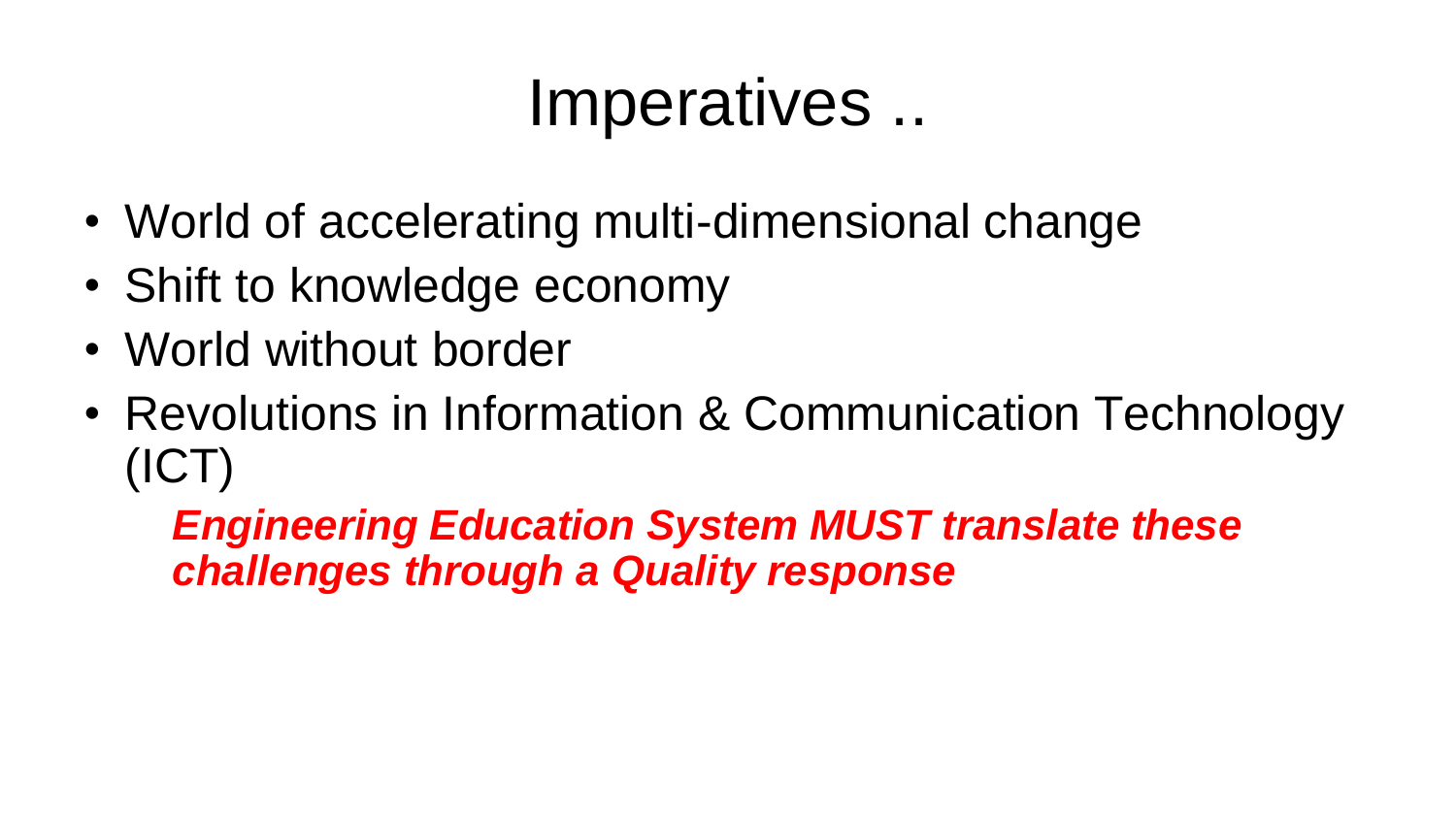# Typical defects

- delays in evaluation and preparation of results
- unbalanced structure of examination
- behavior of the teacher within and outside the classroom;
- teacher's inability to understand student psychology and learning curve;
- inefficient administrative processes leading to mistakes in student admission, registration, record keeping, collection of fees, generation of results etc.
- inefficient laboratory management;
- inadequate maintenance of building and infrastructure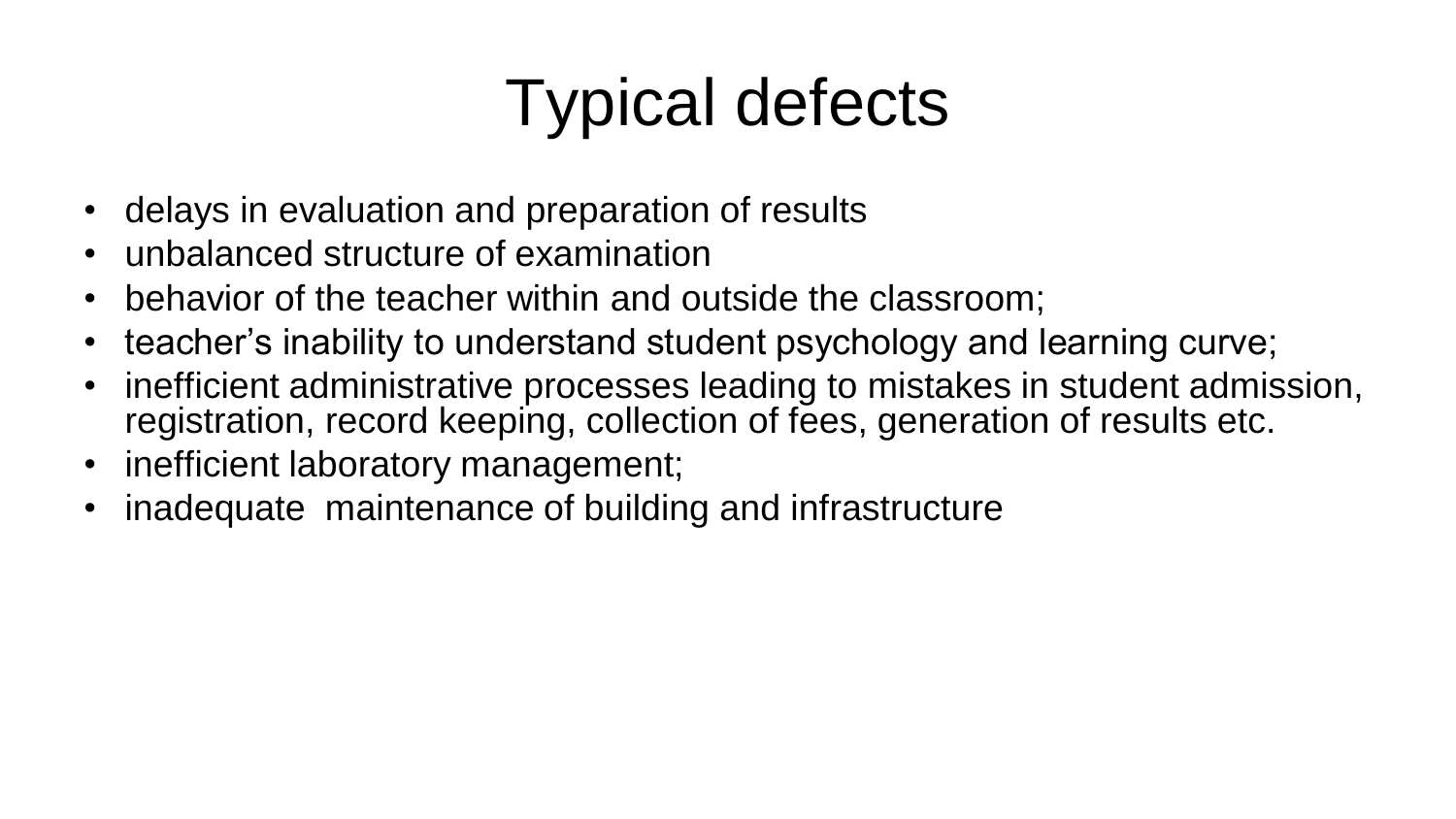# Our Quality Program isn't working

- Lack of shared Mental model of quality in the organization
- Lack of shared values and vision
- Compliance rather than commitment
- Steel-reinforced concrete silos !
- Non-systemic approach to implementation
- Senior administrators with incomplete transformational leadership skills
- Inability to learn collectively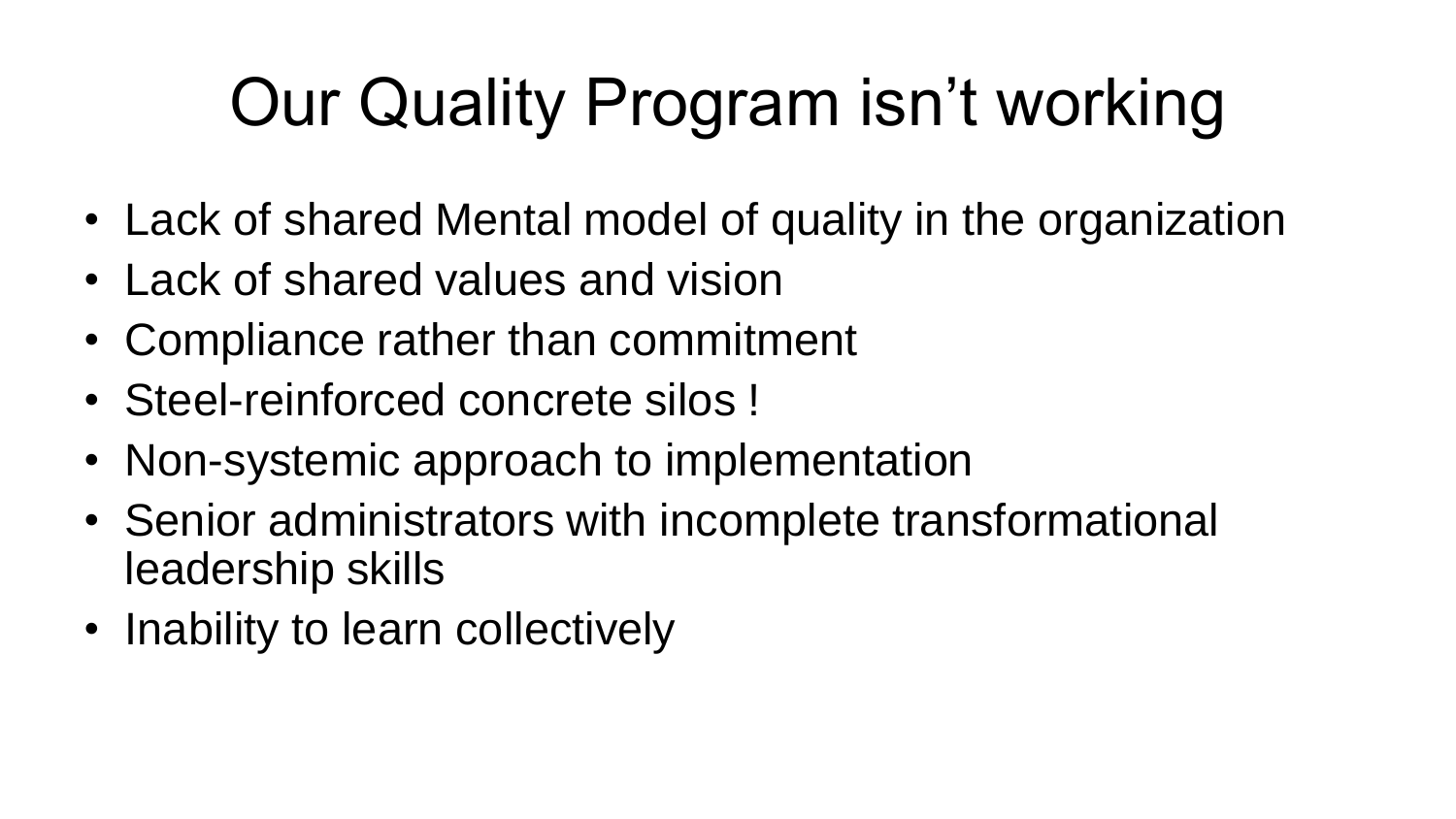### Cause 1: Lack of shared mental model

Five mental models of Quality

- Status quo
- Quality control
- Customer service
- Process improvement
- Total quality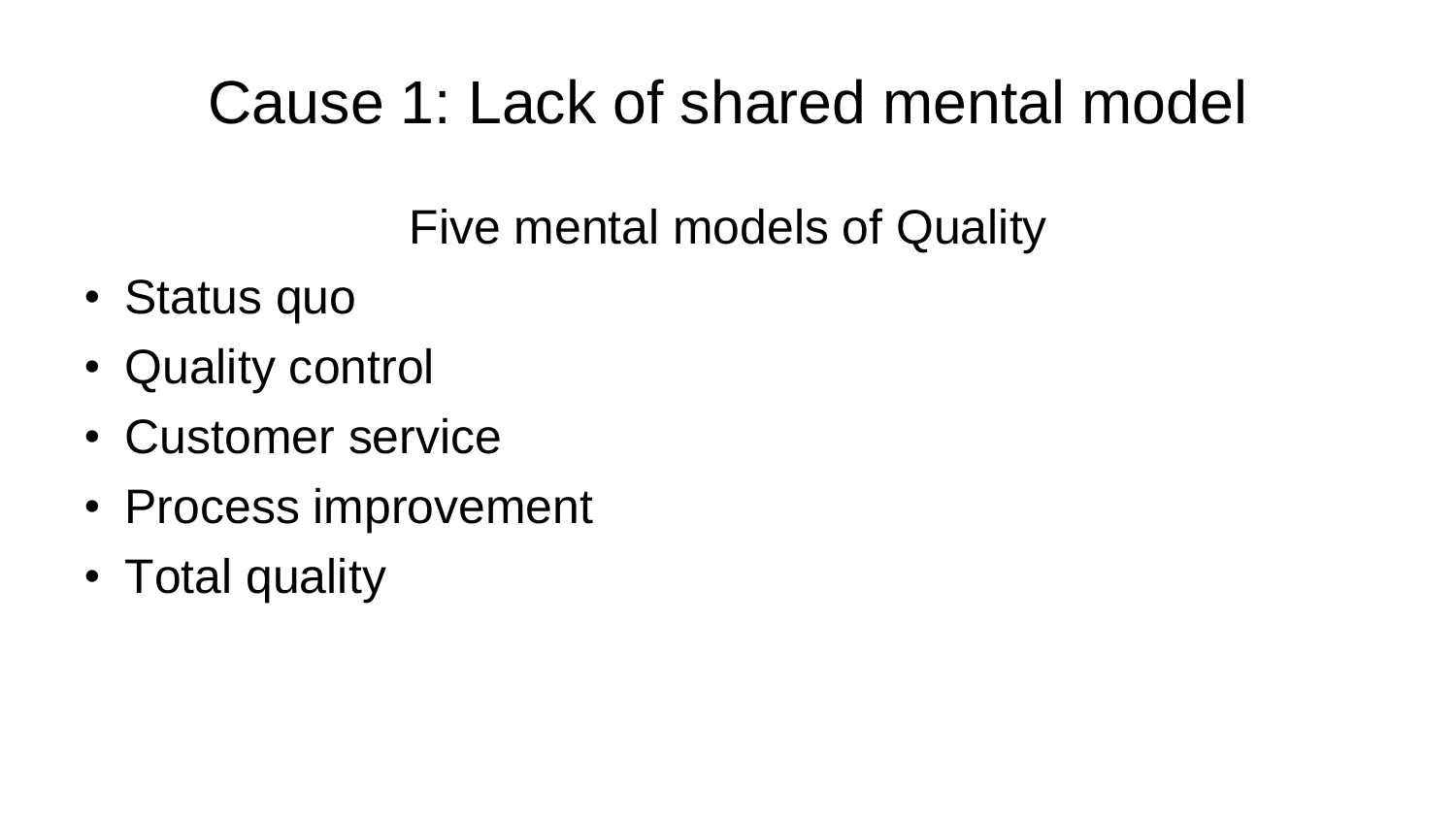### Cause 2: Lack of shared values/vision

- Outside world wants us to run our quality program
- Everybody needs to talk quality
- Service orientation
- Process improvement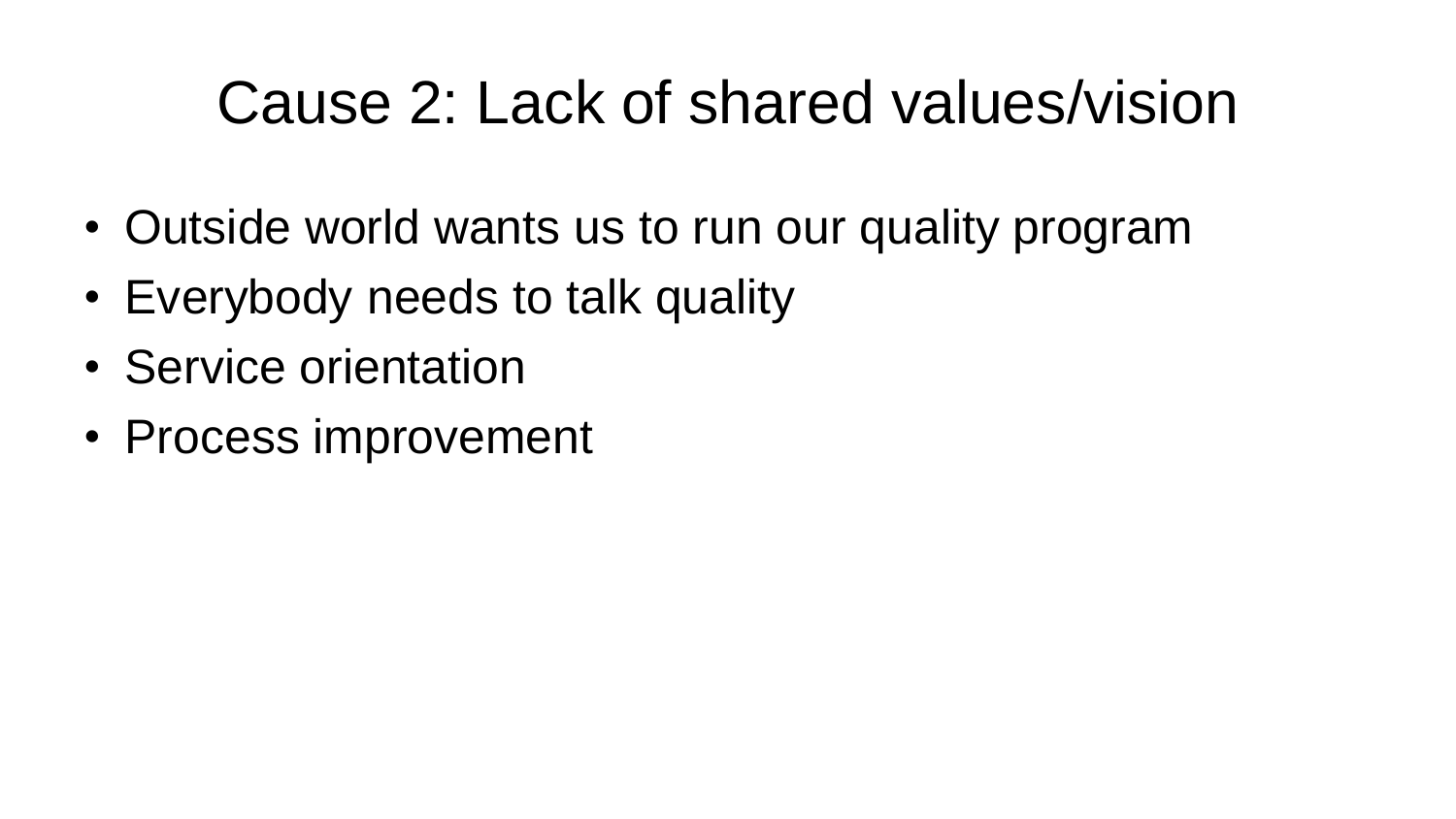# Cause 3: Compliance rather than commitment

- Get on the quality train
- Performance measurement- on a variety of parameters
- Team formation-for improvement in all quarters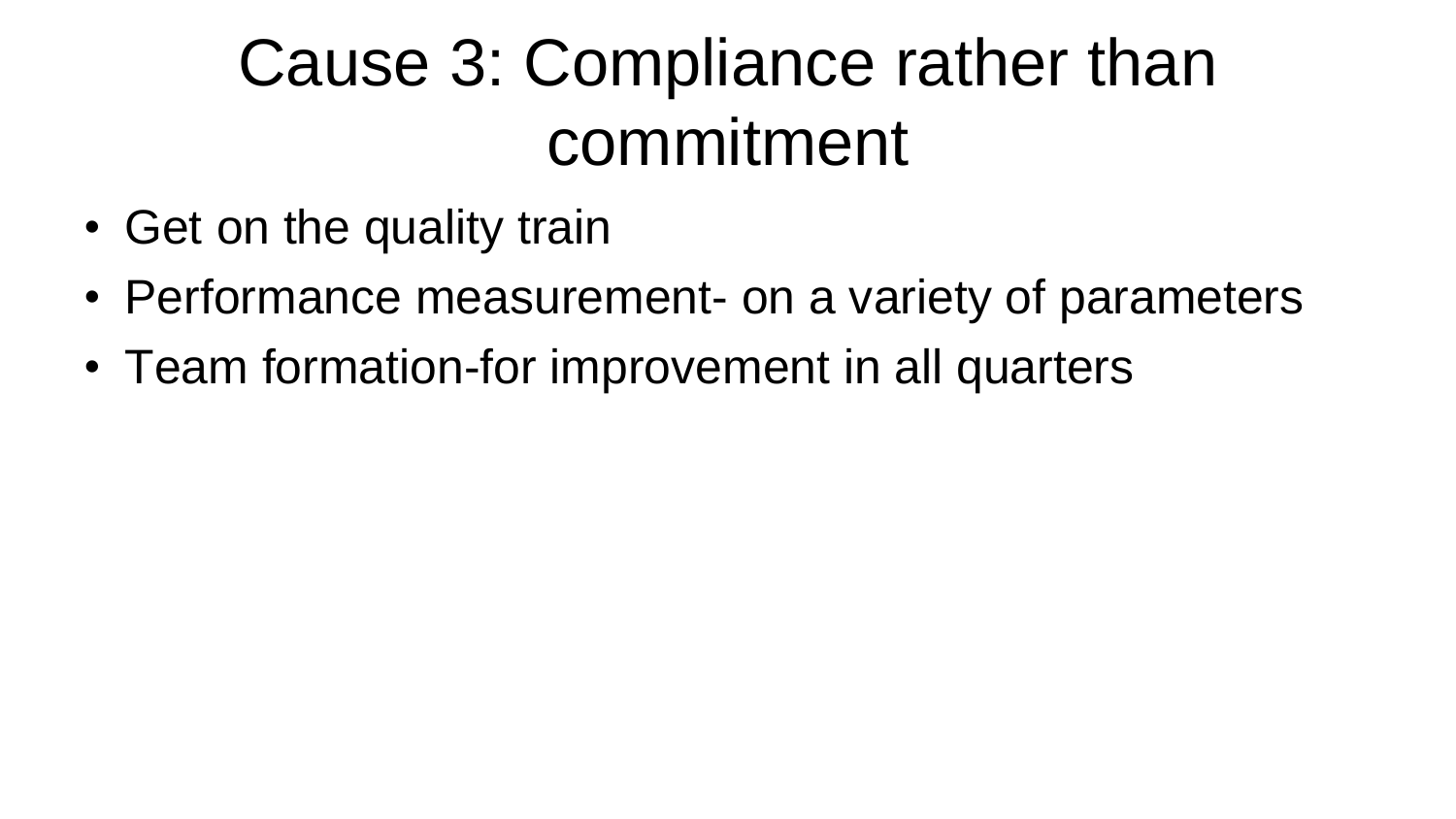## Cause 4: Steel-reinforced silos

- Rather than a seamless organization, functional boundaries are sacrosanct !
- Electrical Engg Deptt NOT talking to Mechanical Deptt and vice-versa
- Faculty-Staff relations
- Engg vs Science vs Humanities vs Management?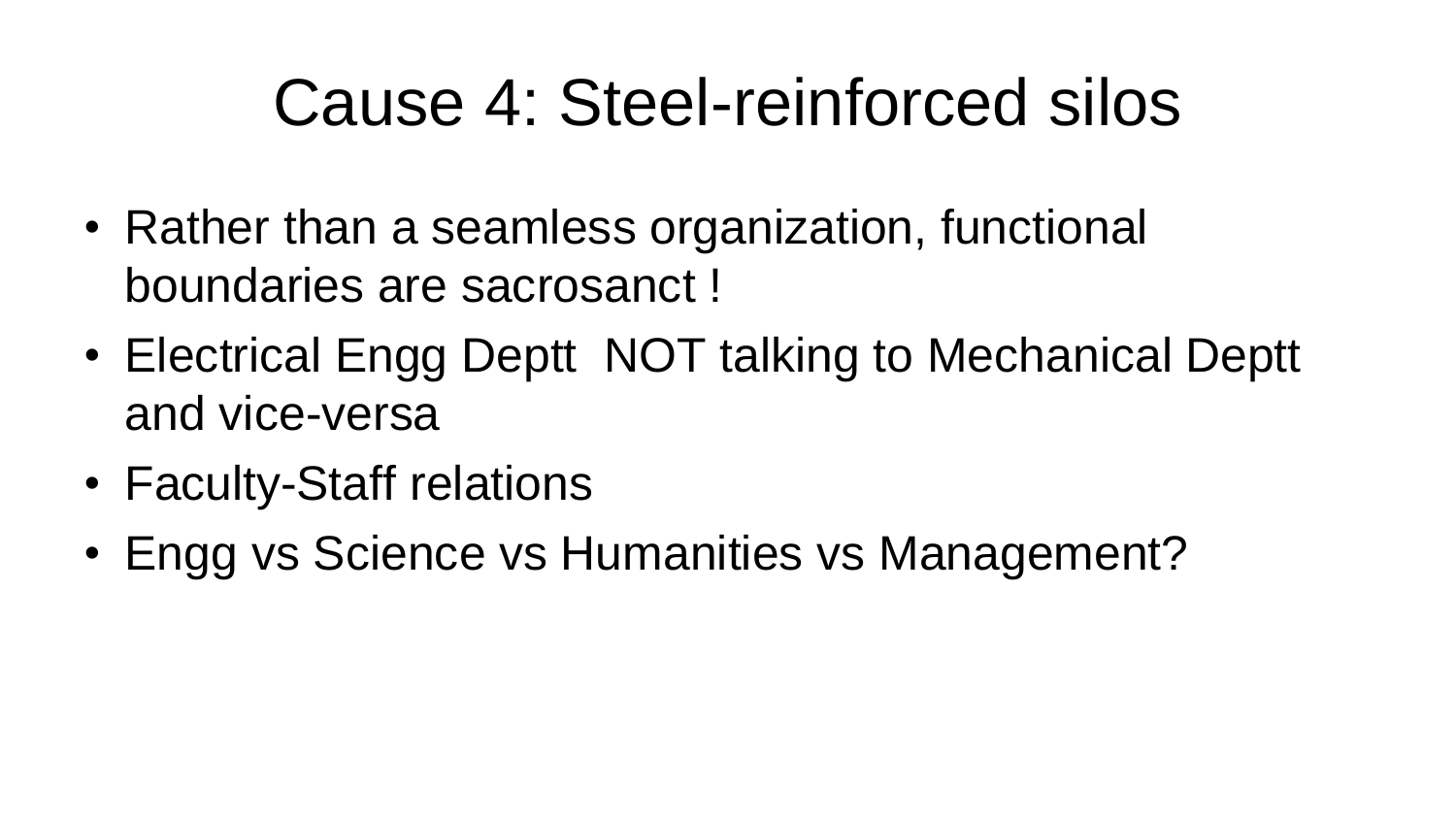# Cause 5: Non-systematic approach to implementation

- Improvement in one area create chaos in other
- ad-hocism
- Social costs of change or not change ?
- Role of senior administrators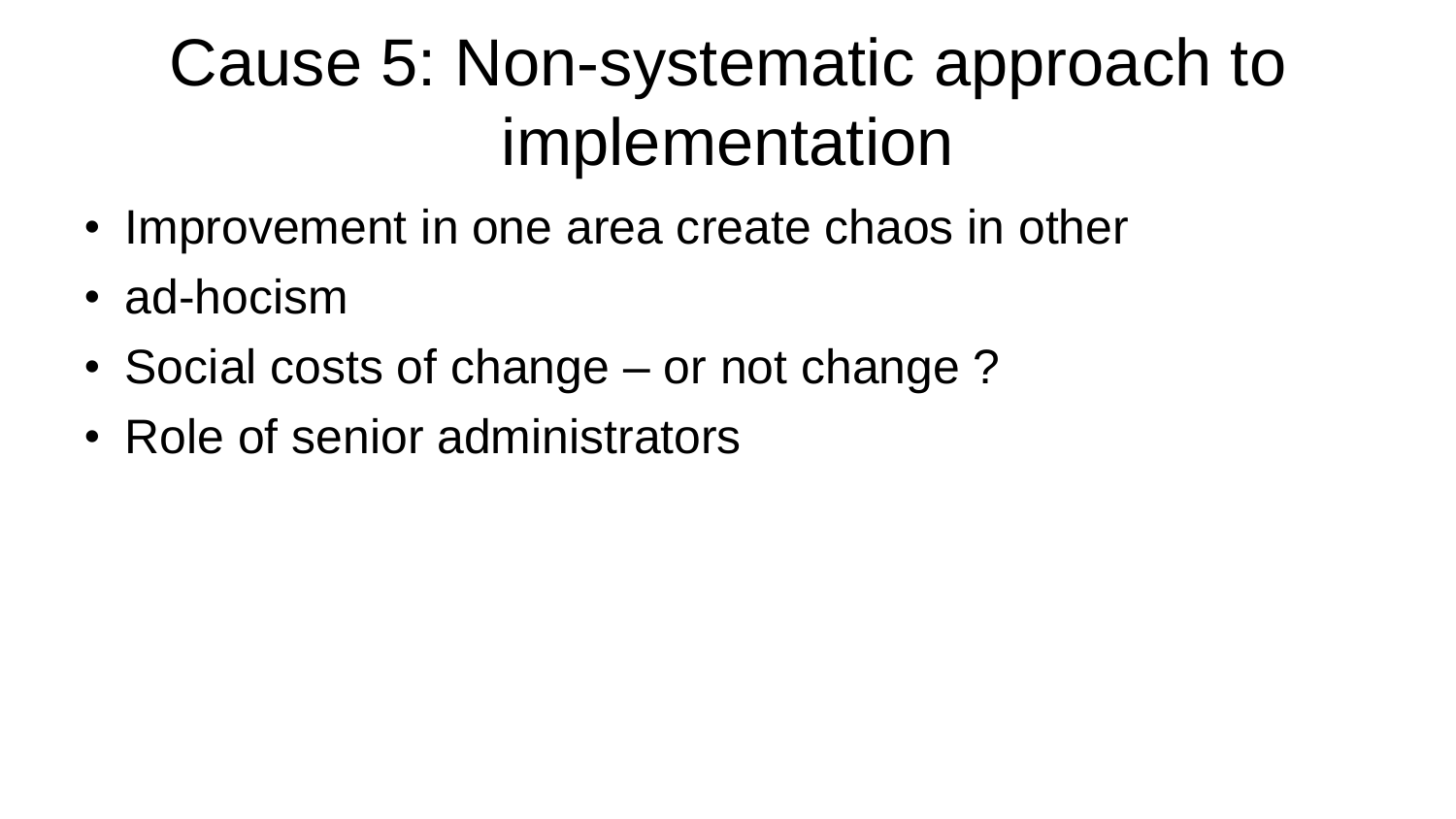## Cause 6: Inability to learn collectively

- Perception
- Making meaning
- Turning meaning into effective action
- Lack of transformative and leadership skills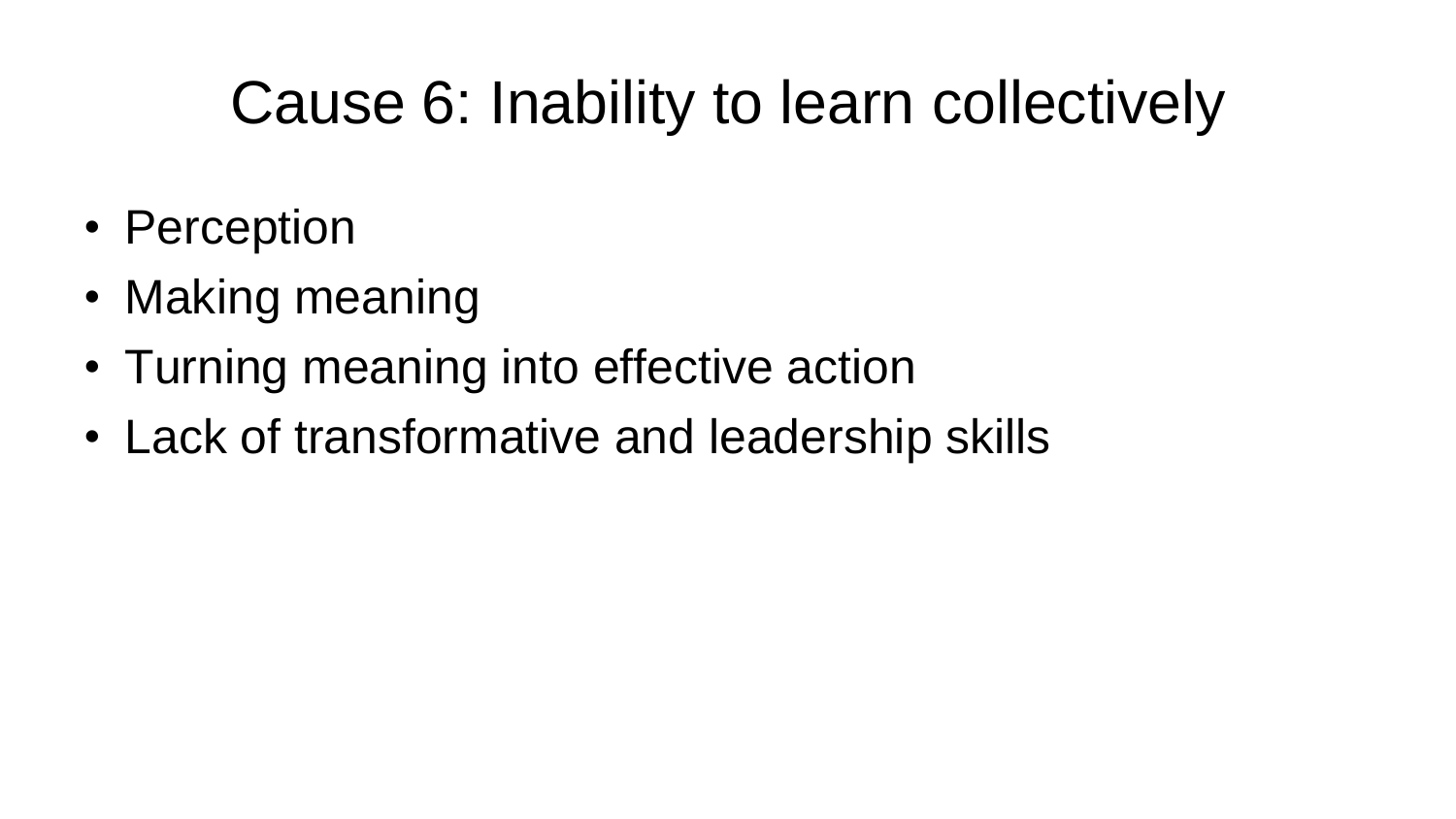### **How does TQM translate to Education?**

- Role of Students: Administrators need to involve students in their own education by training them to question the learning process, and once the students have questioned it, administrators need to seriously consider student proposals for change (Olson 1992).
- Role of Teachers: TQM calls for changes in teachers' relationships with both students and administrators; teachers need to view engineering education through students' eyes, and they need to work with administrators as a team. This teamwork is largely the responsibility of administrators, who need to delegate some of their responsibility and power to teachers (Rhodes 1992).
- Testing and Evaluation: Instead of using standardized tests and grades to measure students' progress, schools that embrace TQM often try to assess student progress regularly throughout years (Blankstein).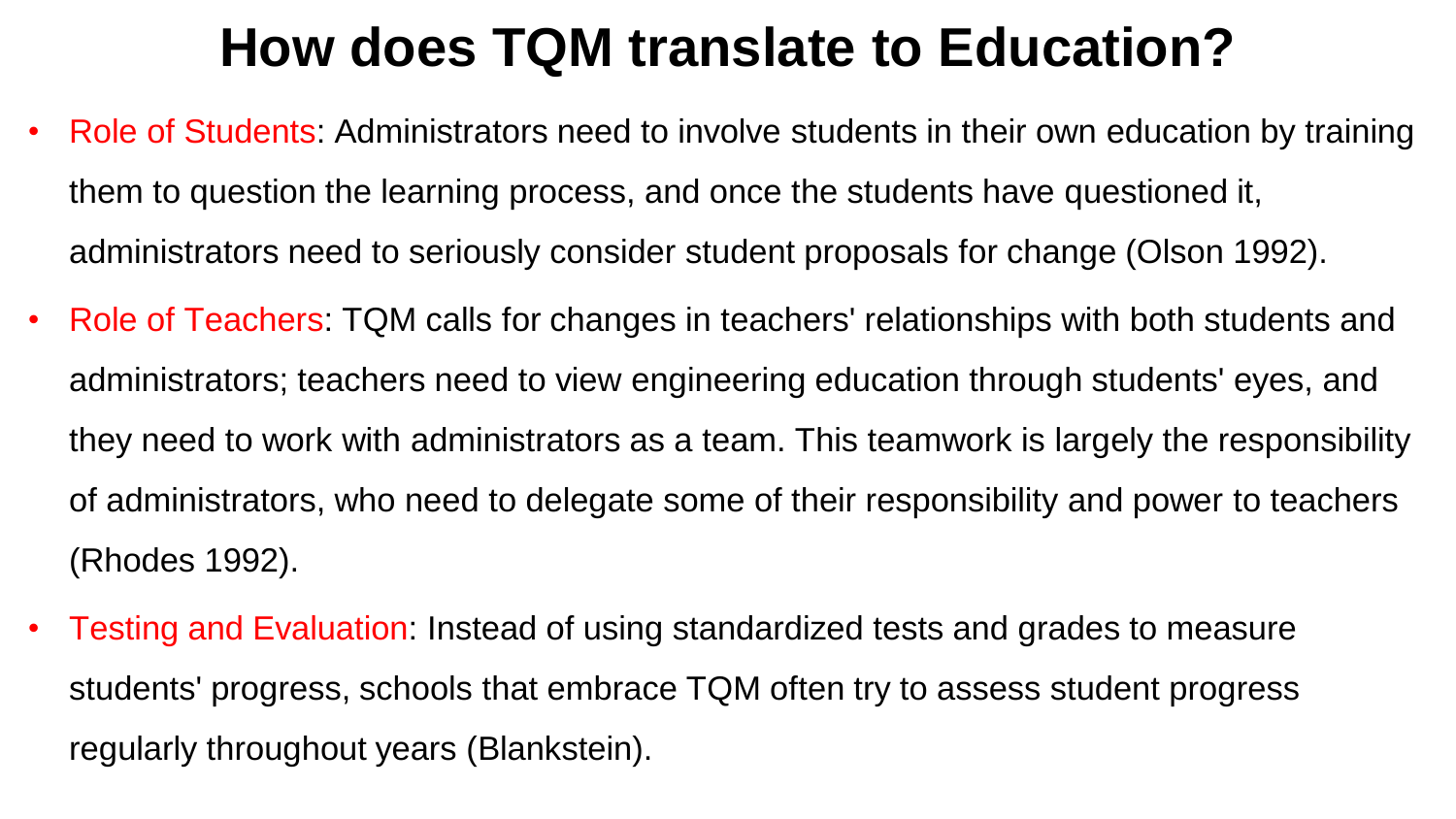# **Purpose of Education**

- Enable students to:
	- Think logically, analytically, critically and laterally
	- Realize one's potential for self-development
	- Acquire a discriminatory capability to appreciate and imbibe the emerging value sof our times
	- Contribute to development of society and nation at large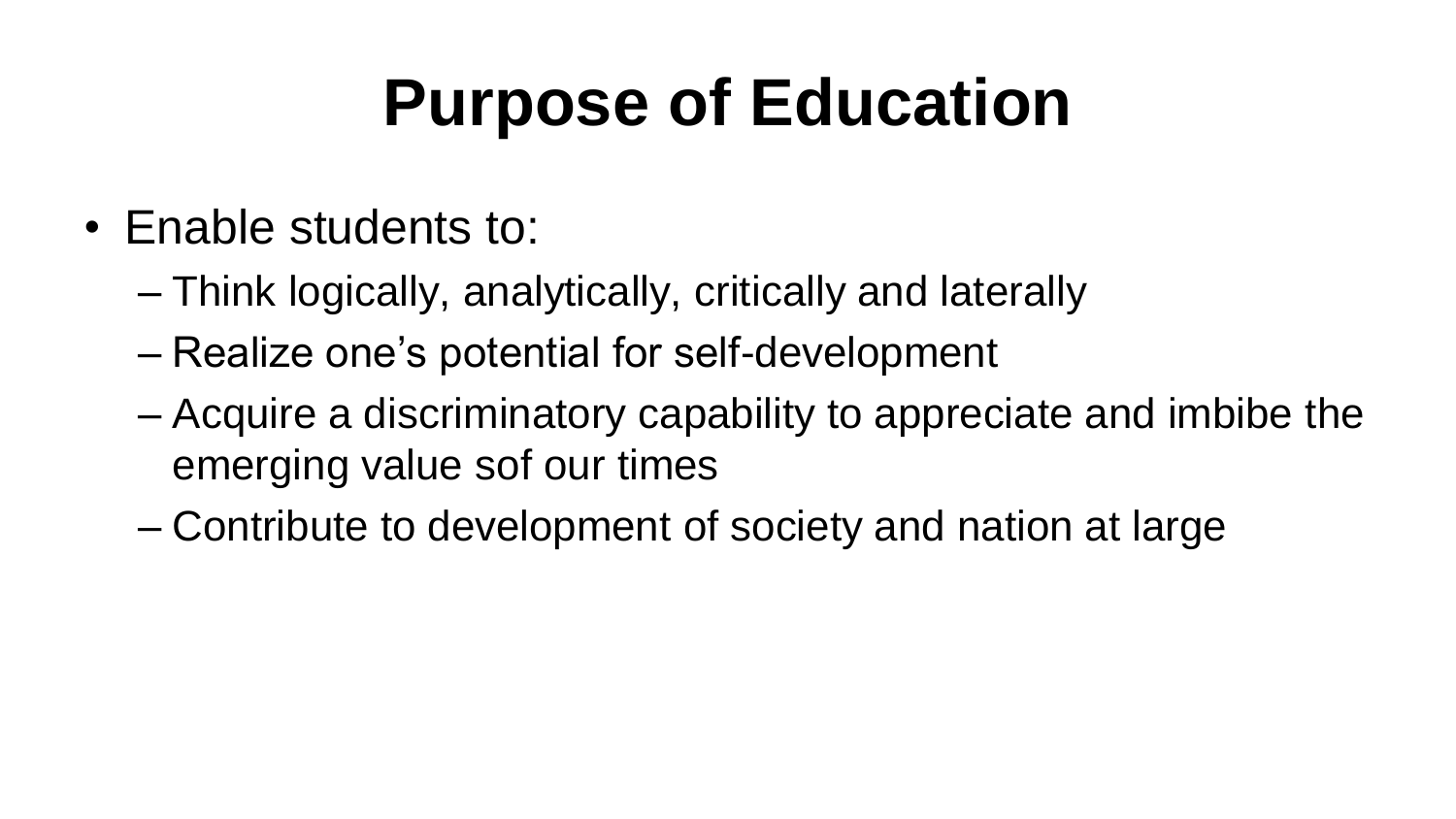## **Pre-requisites for Quality**

In order to be able to impart quality education , our education system has

to have the following

- Quality Syllabus
- Quality Faculty
- Quality Teaching & Evaluation
- Quality Research
- Quality Infrastructure
- Quality Character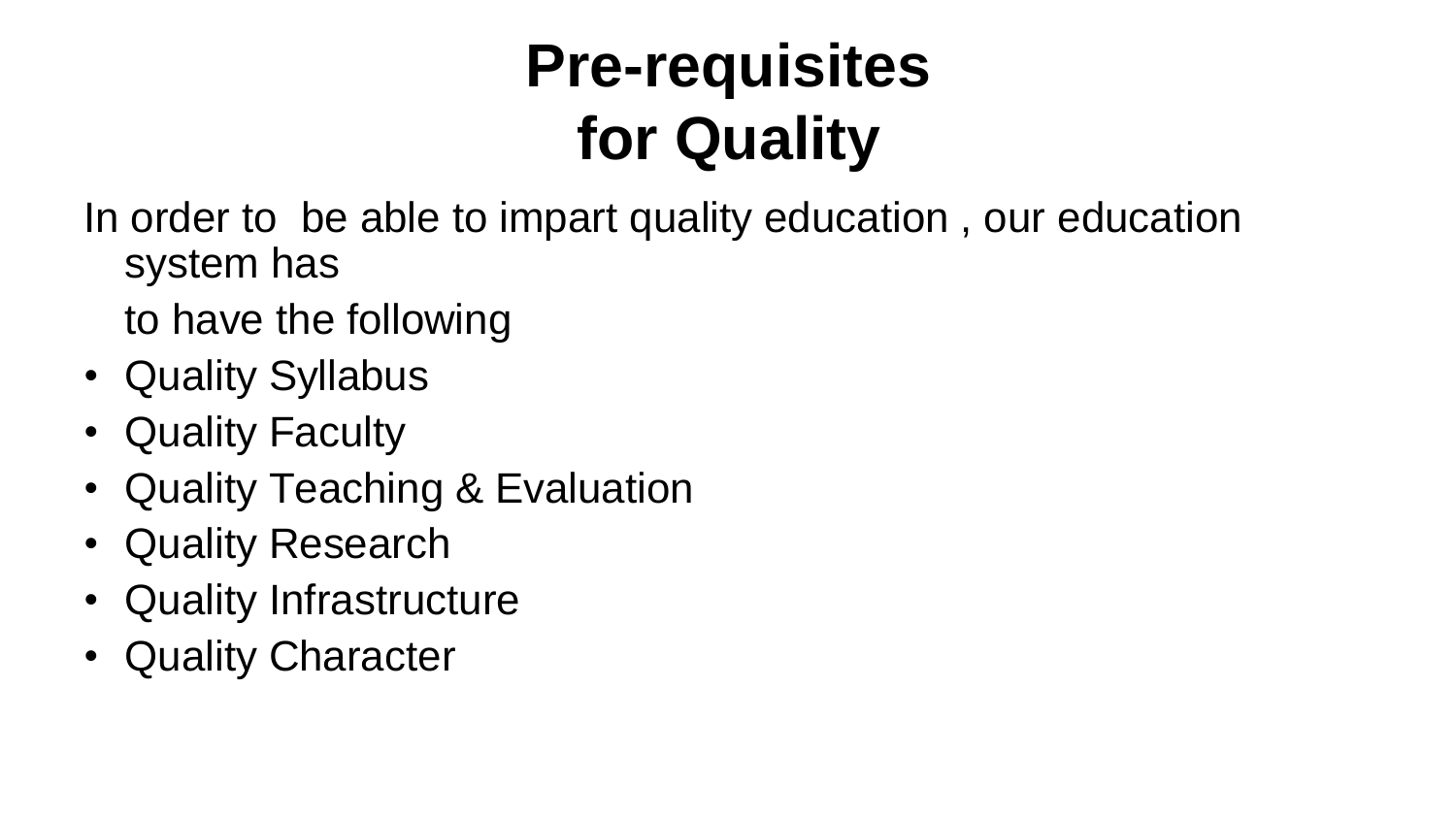#### **Quality Syllabus**

- Regular updating and upgradation
- Balance of theoretical and empirical/experimental thrust
- Credibility of content
- Interdisciplinary orientation
- Sensitivity to emerging scenario
- Relevance

### **Pre-requisites for Quality**

#### **Quality Faculty**

- •Academic and Research eminence
- •Competence
- •Reflective character of teaching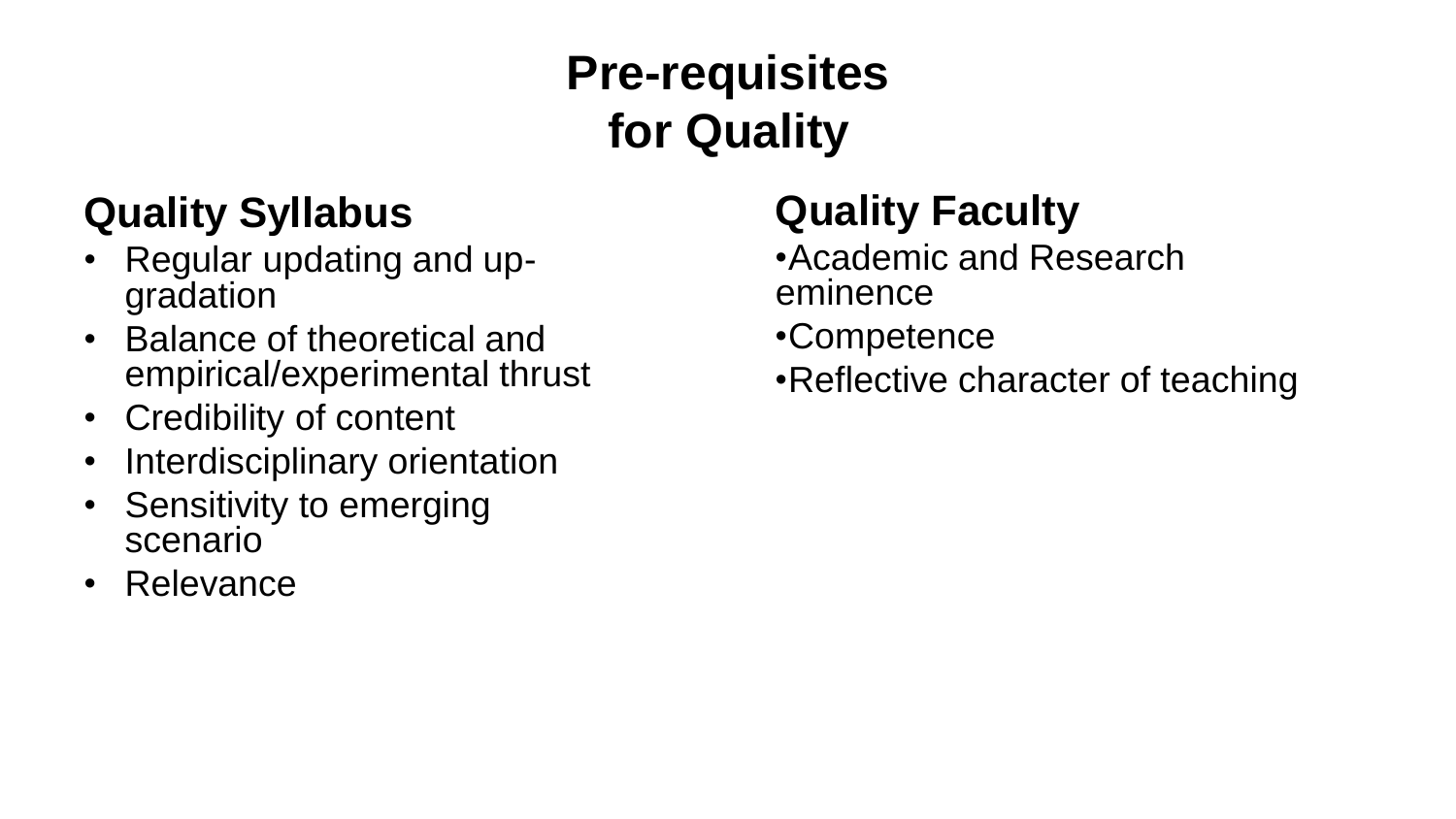### **Pre-requisites for Quality**

#### **Quality Teaching & Evaluation**

Teacher-student ratio

- Modes of teaching
- Interactive and participatory character
- Innovative teaching methods
- Regularity of classes
- Use of student feedback
- Affectivity in student-teacher relationship
- Regular and continuous assessment
- Fair, Objective , and Transparent evaluation

#### **Quality Research**

•Evidence of breaking grounds

•Peer recognition

•Publications, Patents, Transfer of Technical know how

•Generating a new paradigm shift

•Awards and Recognitions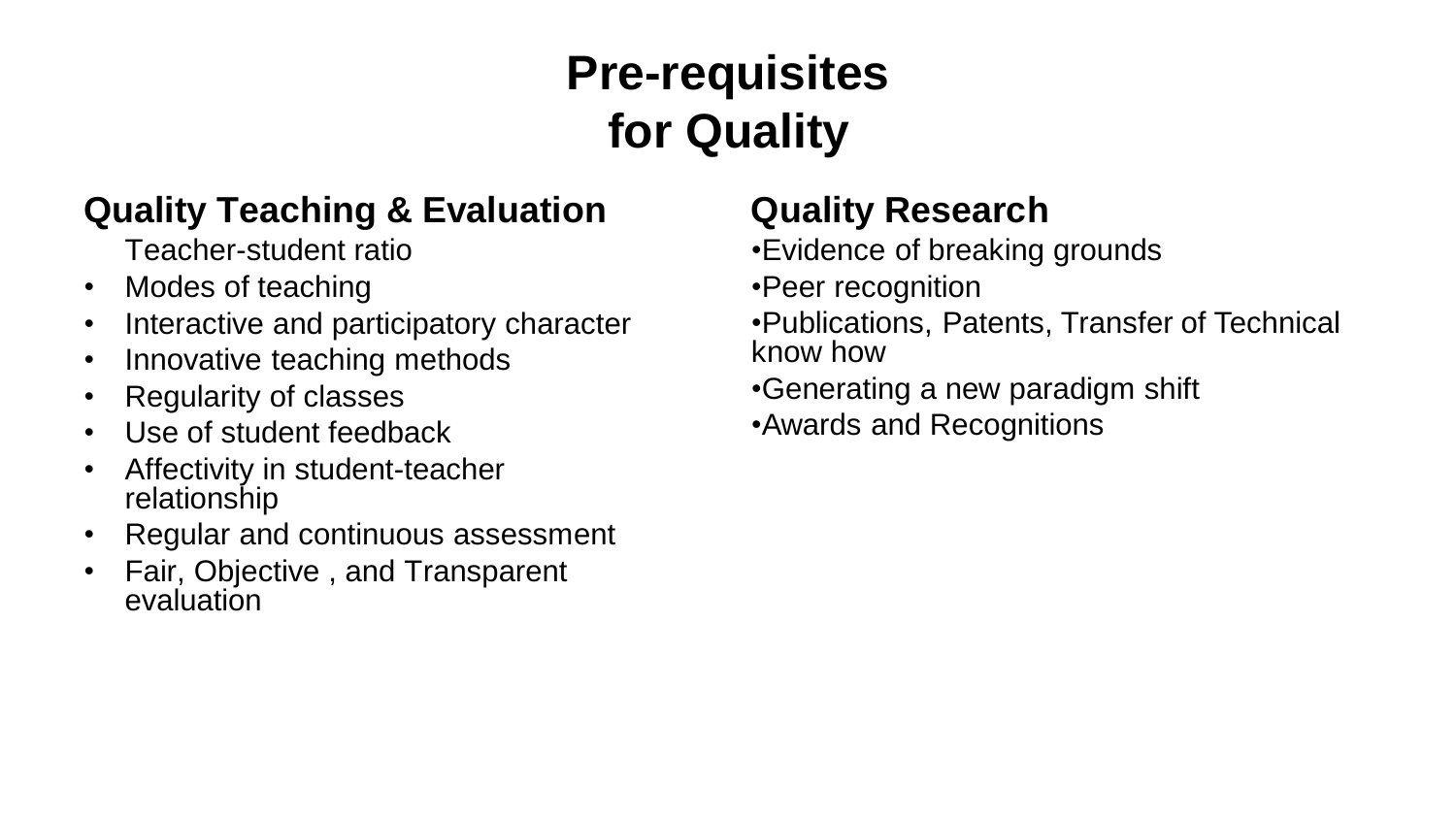### **Pre-requisites for Quality**

Quality Character

- Value system (sensibilities, integrity etc.)
- Doing relevant engineering !
- Education system as an instrument of change for improving quality of life

•Quality Infrastructure •Classrooms •Labs •Computers and networking •Library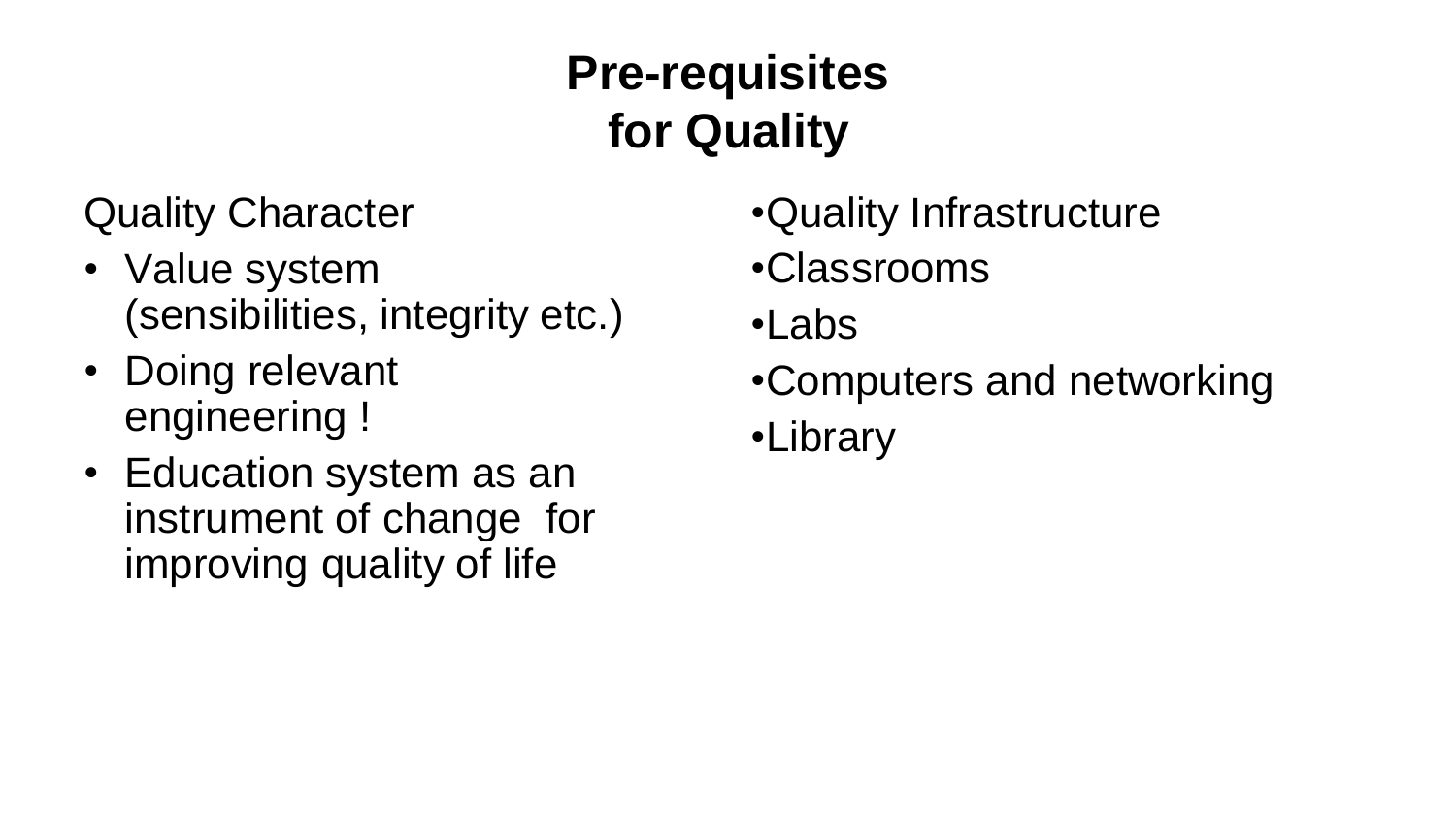### **Prerequisites for quality work**

There must be a warm, supportive learning environment

Students should be encouraged to do only useful work

Students should be facilitated to do the best they can do

Students should be asked to evaluate their own work and improve it.

Quality work should always feel good and should never be destructive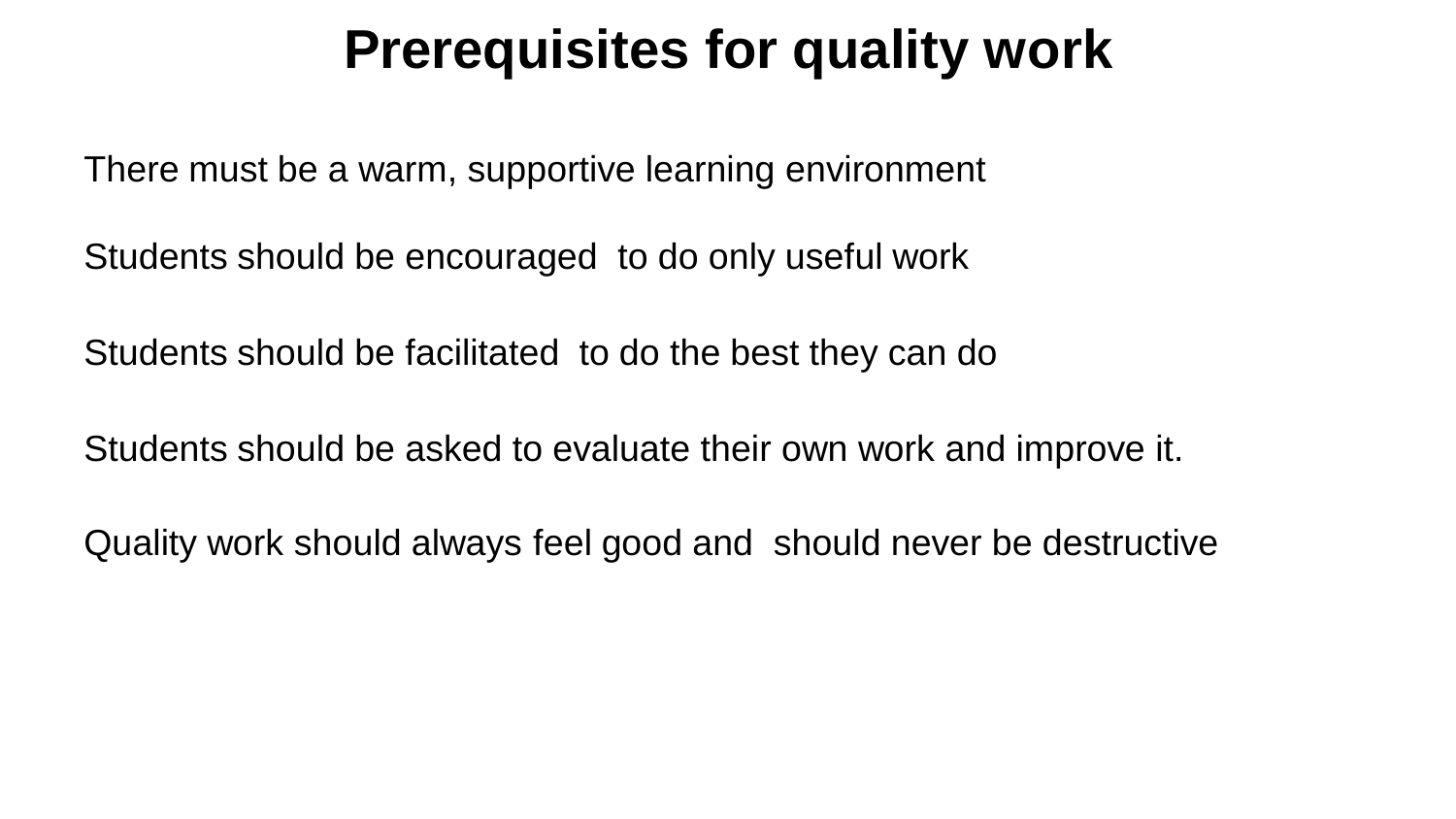### **Award Model – Self Assessment Process**

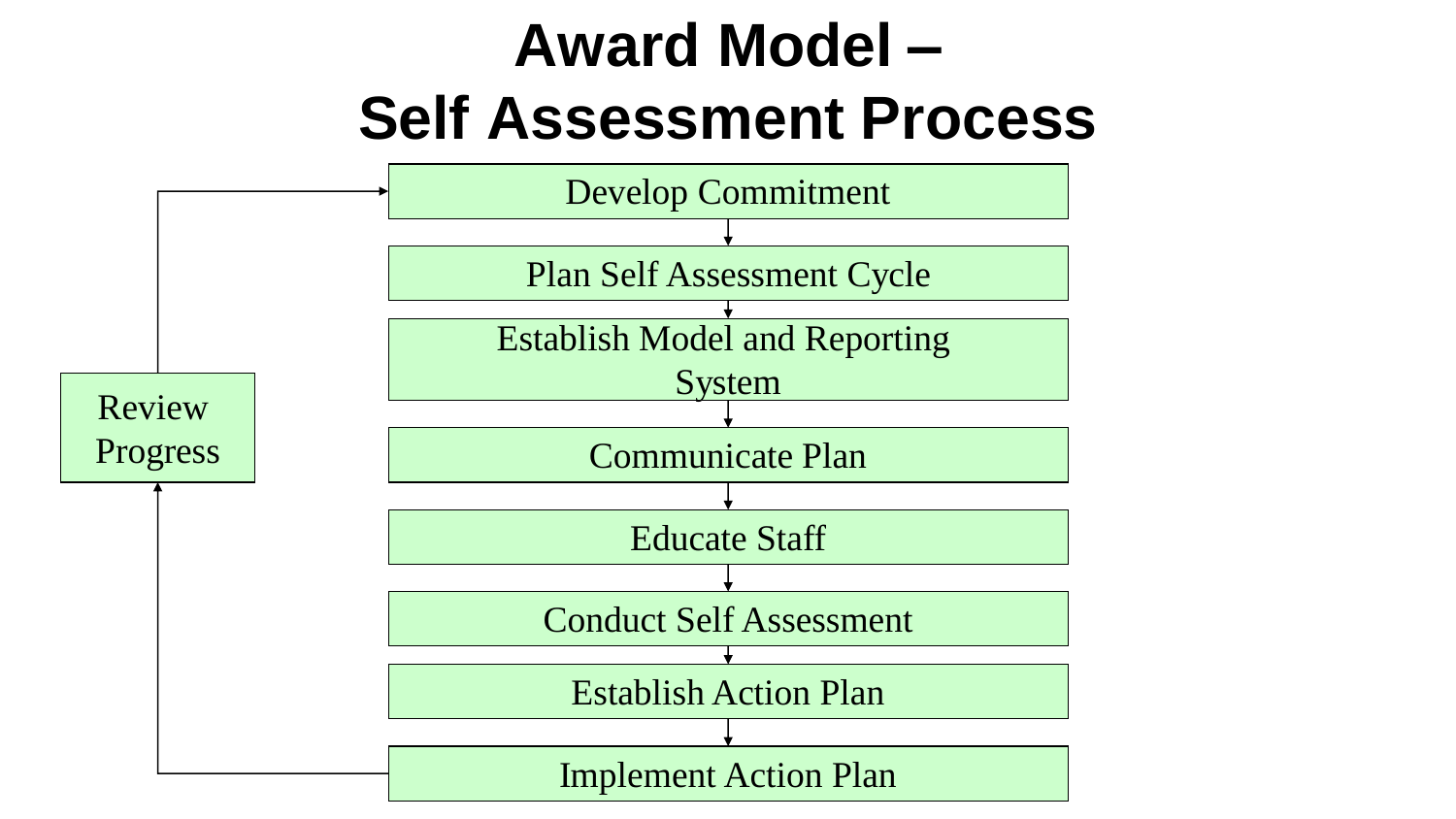#### **Case study UPTU Academic Excellence Award Model**

| <b>Enablers</b> | <b>Item</b>                                                  | Weightage (in %) |
|-----------------|--------------------------------------------------------------|------------------|
|                 | Top Management's commitment to Quality & Academic Leadership | 10               |
|                 | <b>Faculty Resources Development &amp; Management</b>        | 5                |
|                 | <b>Quality Policy &amp; Strategy</b>                         | $5\overline{)}$  |
|                 | <b>Academic Resources</b>                                    | 10               |
|                 | <b>Academic Processes</b>                                    | 10               |
| <b>Results</b>  | <b>Faculty &amp; Staff satisfaction</b>                      | 10               |
|                 | <b>Students satisfaction</b>                                 | 10               |
|                 | <b>Impact on Society</b>                                     | 5                |
|                 | <b>Academic Results</b>                                      | 25               |
|                 | <b>Placement Results</b>                                     | 10               |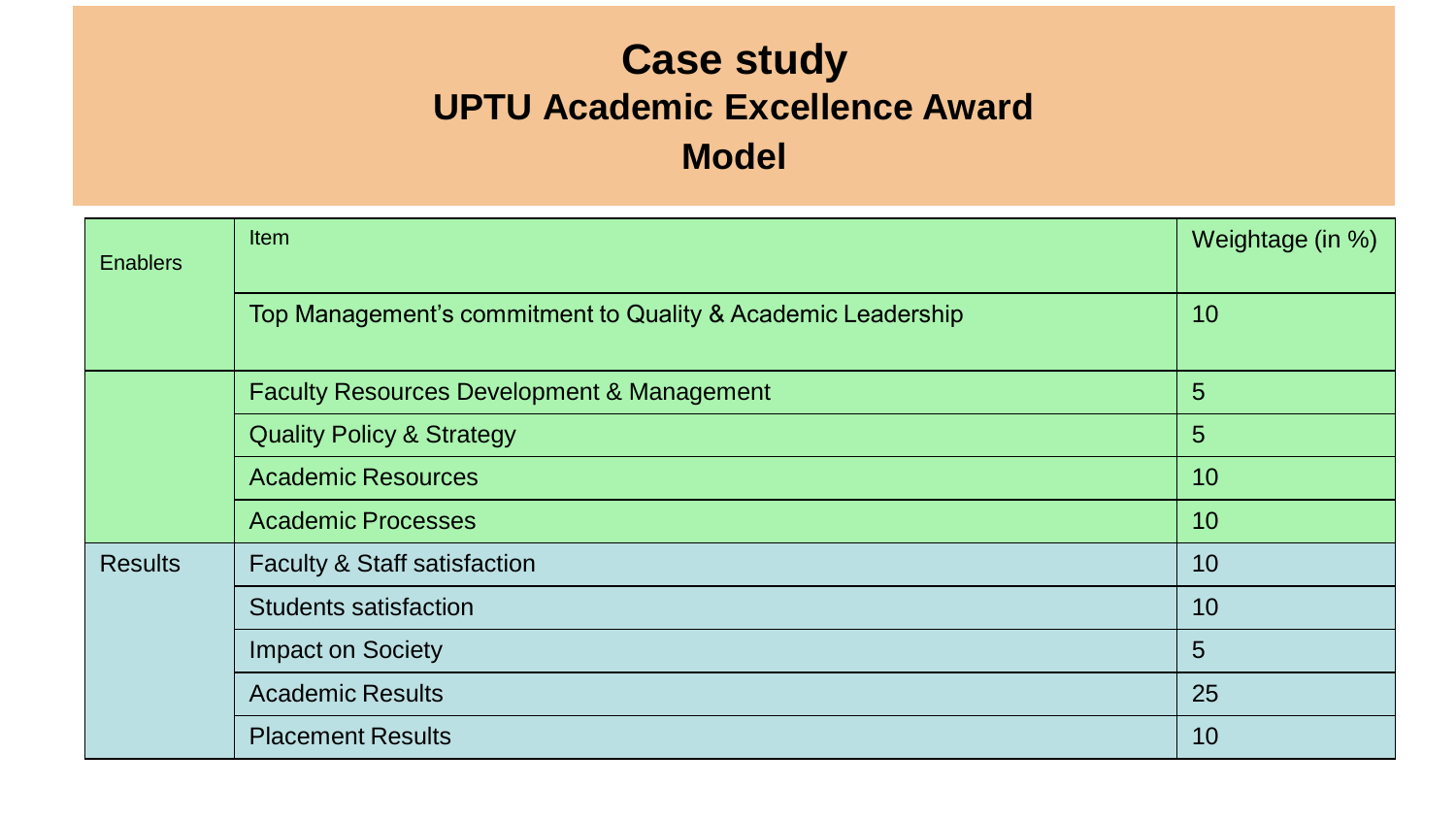#### **UPTU Academic Excellence Award Model**

**Source:** *www.uptu.org*

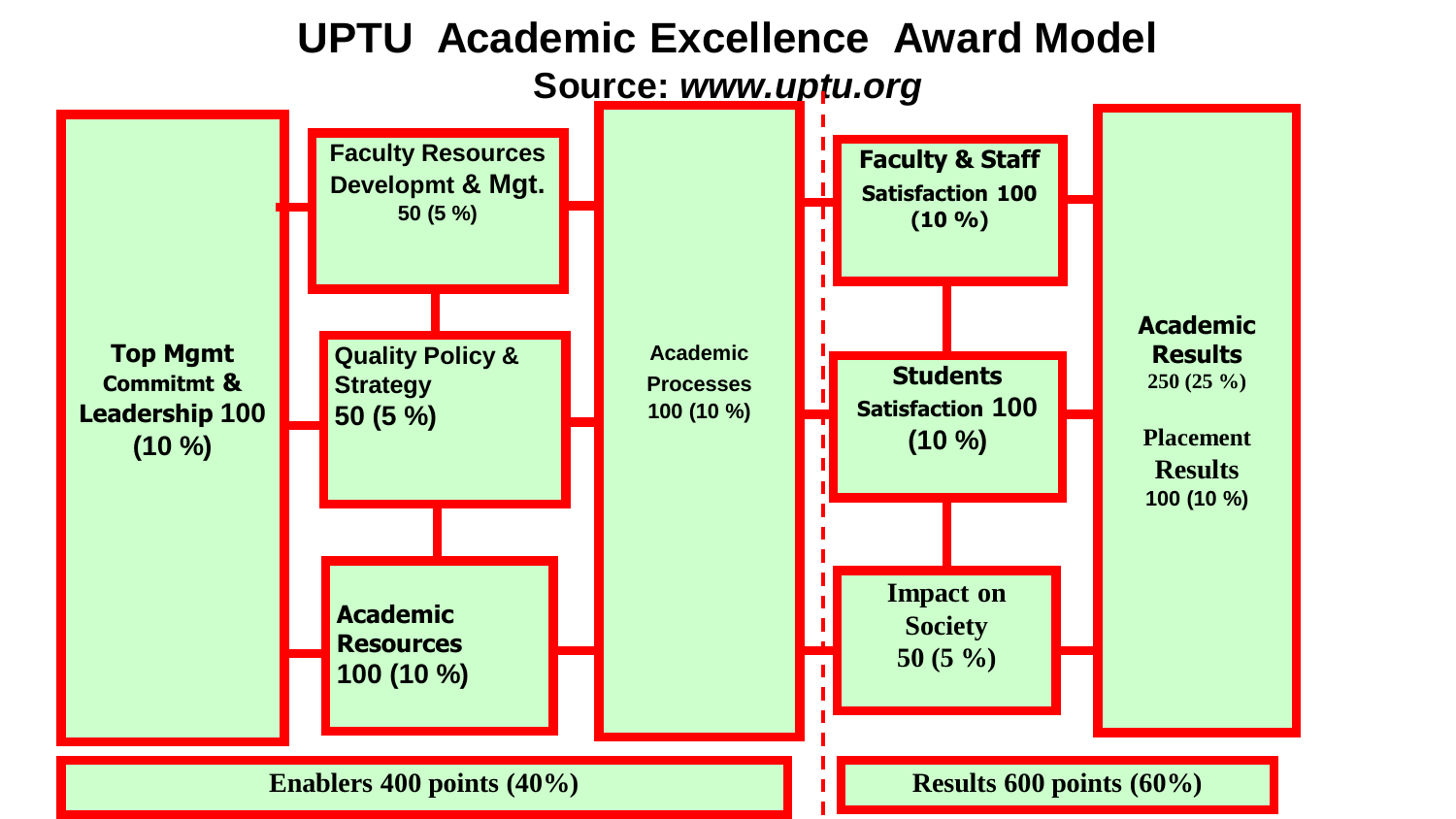| SI.<br>No. | <b>Sub factors</b>                                                | <b>High</b><br>05                         | <b>Very Good</b><br>04 | Good<br>03 | <b>Satisfactory</b><br>02 | Low<br>01 |
|------------|-------------------------------------------------------------------|-------------------------------------------|------------------------|------------|---------------------------|-----------|
| 1.         | Quality policy on student admissions                              |                                           |                        |            |                           |           |
| 2.         | <b>Quality policy on faculty recruitment</b><br>process           |                                           |                        |            |                           |           |
| 3.         | <b>Quality policy on faculty</b><br>promotion/recognition process |                                           |                        |            |                           |           |
| 4.         | <b>Student orientation</b>                                        |                                           |                        |            |                           |           |
| 5.         | Industry (employer) orientation                                   | <b>Quality Policy &amp; Strategy (50)</b> |                        |            |                           |           |
| 6.         | <b>Quality of physical ambience</b>                               |                                           |                        |            |                           |           |
| 7.         | Quality improvement policy for faculty &<br>staff                 |                                           |                        |            |                           |           |
| 8.         | Vision / Mission leading to quality                               |                                           |                        |            |                           |           |
| 9.         | Core values leading to quality of education                       |                                           |                        |            |                           |           |
| 10.        | <b>Quality Management Systems-ISO etc in</b><br>place             |                                           |                        |            |                           |           |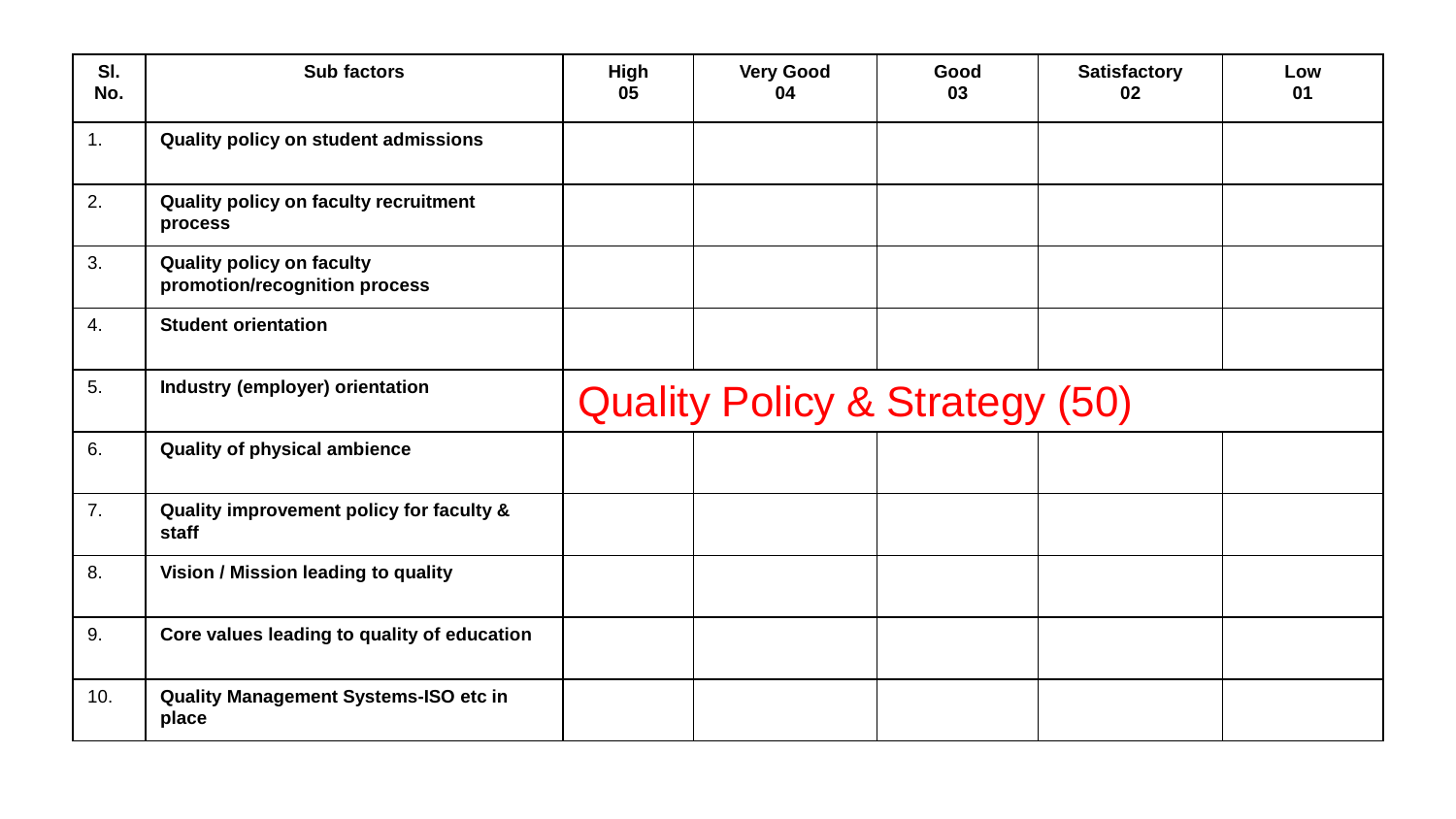| <b>SN</b> | <b>Sub factors</b>                                                         | <b>High</b><br>05                                | <b>Very Good</b><br>04 | Good<br>03 | <b>Satisfactory</b><br>02 | Low<br>01 |
|-----------|----------------------------------------------------------------------------|--------------------------------------------------|------------------------|------------|---------------------------|-----------|
| 1.        | Recruitment process leading to excellence                                  |                                                  |                        |            |                           |           |
| 2.        | <b>Financial compensation package/process</b>                              |                                                  |                        |            |                           |           |
| 3.        | Perks and performance incentives                                           |                                                  |                        |            |                           |           |
| 4.        | People development process-<br>encouragement to improve<br>qualifications  |                                                  |                        |            |                           |           |
| 5.        | <b>Work culture</b>                                                        | <b>Faculty Development &amp; Management (50)</b> |                        |            |                           |           |
| 6.        | <b>Faculty &amp; Staff performance appraisal</b><br>process                |                                                  |                        |            |                           |           |
| 7.        | Networking with reputed academic<br>institutions-encouragement & support   |                                                  |                        |            |                           |           |
| 8.        | Ambience in offices of faculty & staff                                     |                                                  |                        |            |                           |           |
| 9.        | <b>Encouragement for industry interaction</b>                              |                                                  |                        |            |                           |           |
| 10.       | <b>Skill-up gradation / conference Sponsorship</b><br>and peer interaction |                                                  |                        |            |                           |           |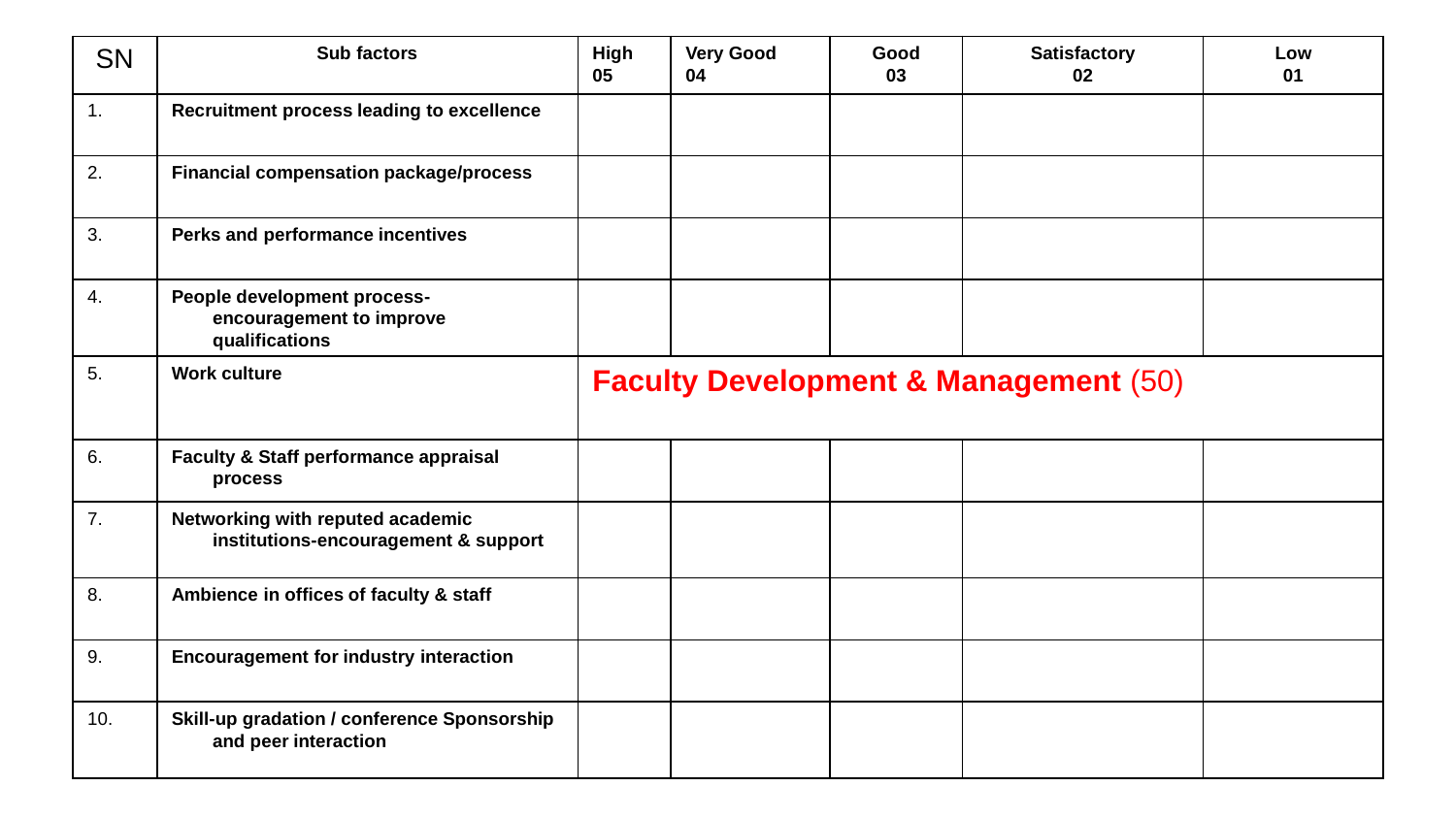#### **Academic Results : Directly on % of Average Gross Intellectual Attainment per student (250)**

| <b>Exceptional :</b>    | <b>Satisfactory :</b>                      |
|-------------------------|--------------------------------------------|
| 90-100%                 | 40-50%                                     |
| Outstanding :<br>80-90% | <b>Marginal</b><br>$\mathcal{I}$<br>30-40% |
| <b>Excellent</b>        | Low                                        |
| $\sim 10$               | ÷                                          |
| 70-80%                  | 20-30%                                     |
| <b>Very Good</b>        | <b>Very Low</b>                            |
| $\sim$ 1                | $\ddot{\phantom{a}}$                       |
| 60-70%                  | $10 - 20%$                                 |
| Good<br>÷<br>50-60%     | Unacceptable :<br>$0 - 10%$                |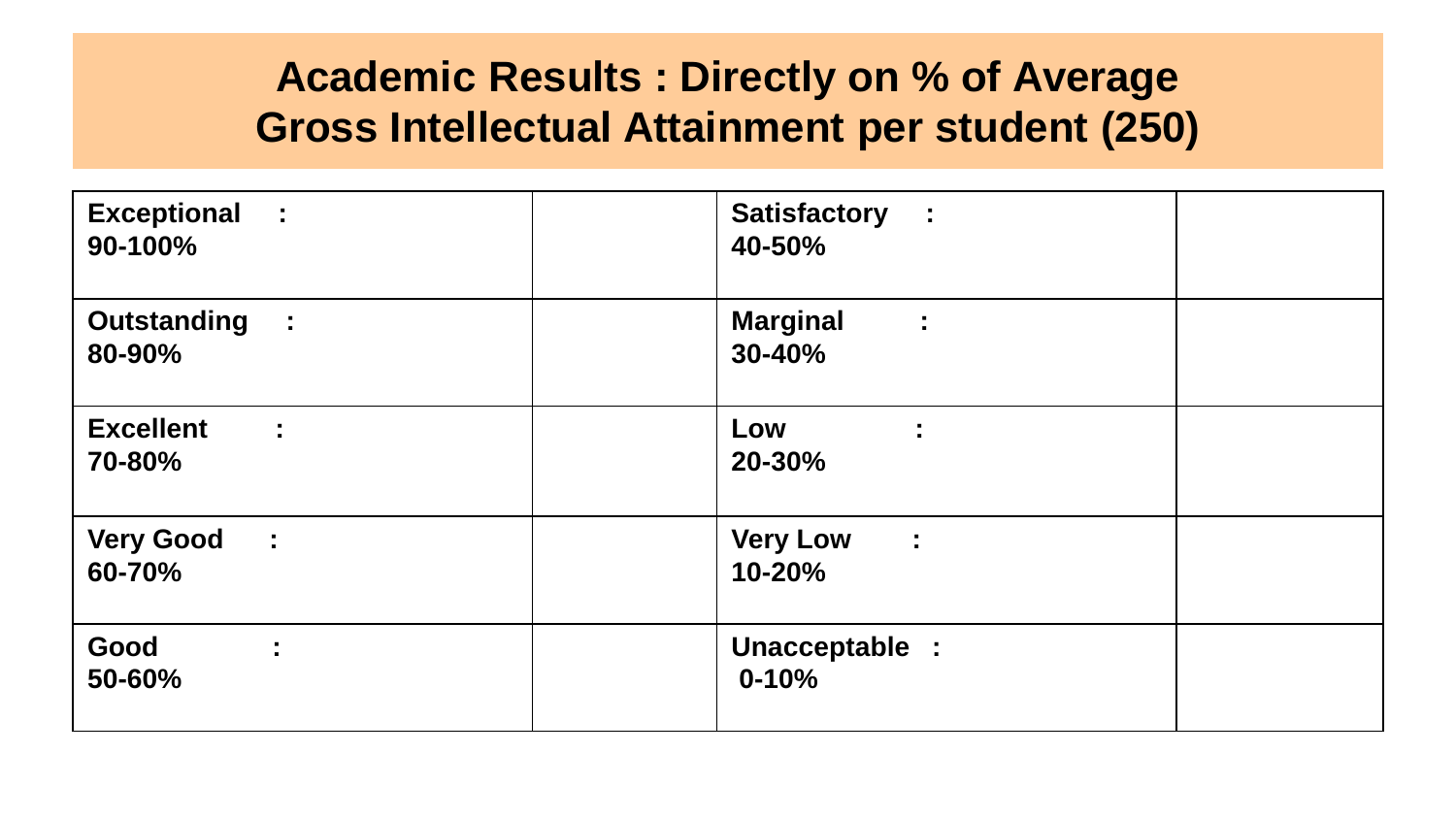#### **Placement Results : Directly on % of campus placement moderated by a factor given by "Average salary level / Industry average salary"(100)**

| <b>Exceptional :</b><br>90-100%         |           | Satisfactory :<br>40-50%                          |  |
|-----------------------------------------|-----------|---------------------------------------------------|--|
| <b>Outstanding</b><br>80-90%            | $\sim 10$ | <b>Marginal</b><br>$\ddot{\phantom{a}}$<br>30-40% |  |
| <b>Excellent</b><br>70-80%              | ÷         | Low<br>÷.<br>20-30%                               |  |
| <b>Very Good</b><br>$\sim 10$<br>60-70% |           | <b>Very Low</b><br>$\sim 10$<br>10-20%            |  |
| Good<br>50-60%                          | ÷.        | Unacceptable :<br>$0 - 10%$                       |  |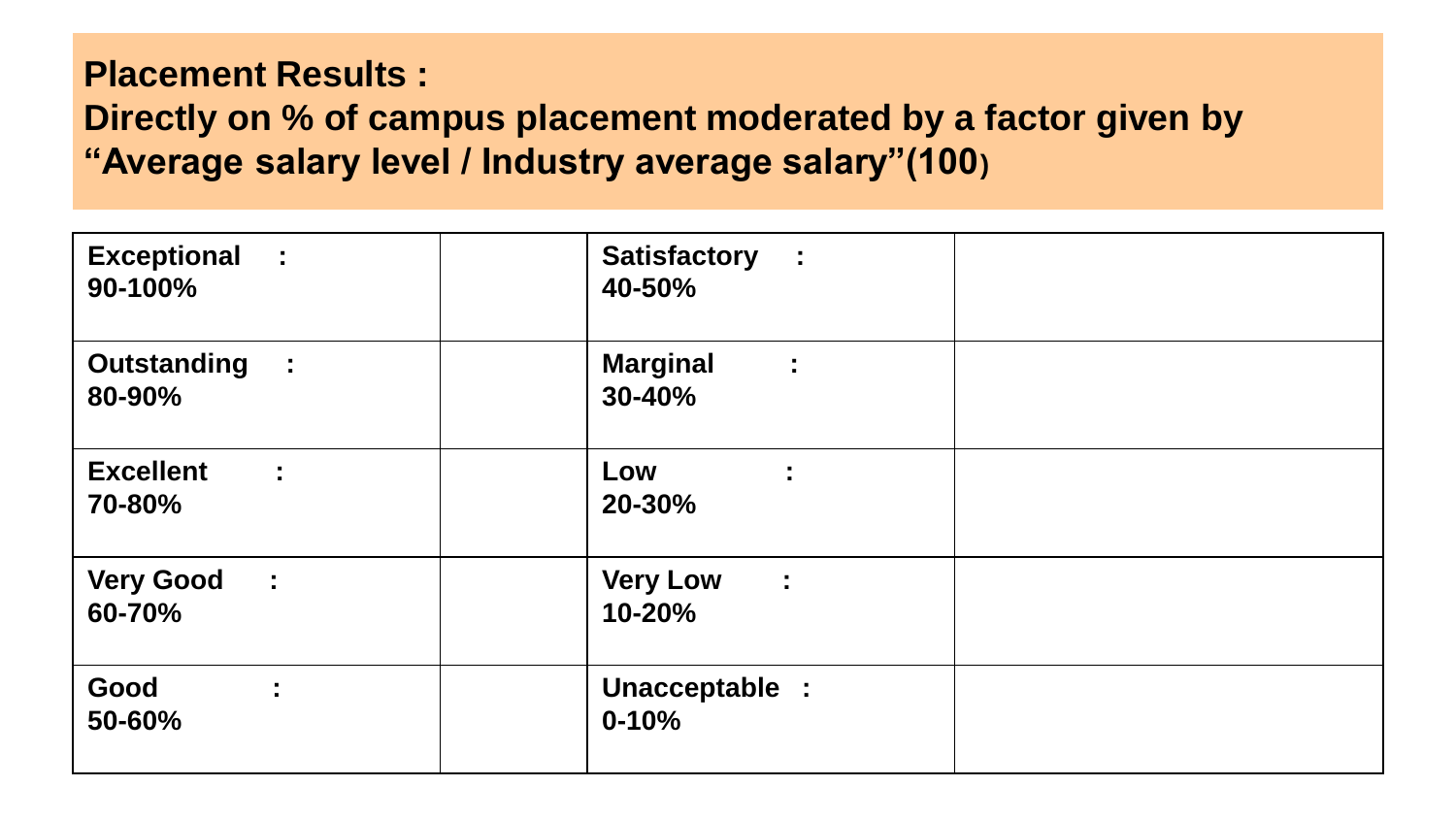### Transforming Educational Institutions into Learning **Organizations**

- Develop a culture of shared vision (amongst students, teachers and staff)
- Do not overemphasize competition, promote cooperation , faculty-staff to join together
- Have a culture of pro-activeness and not of reactiveness
- Faculty, students and administration think of all educational processes , activities, functions, and interactions with the environment as part of a system of inter-relationships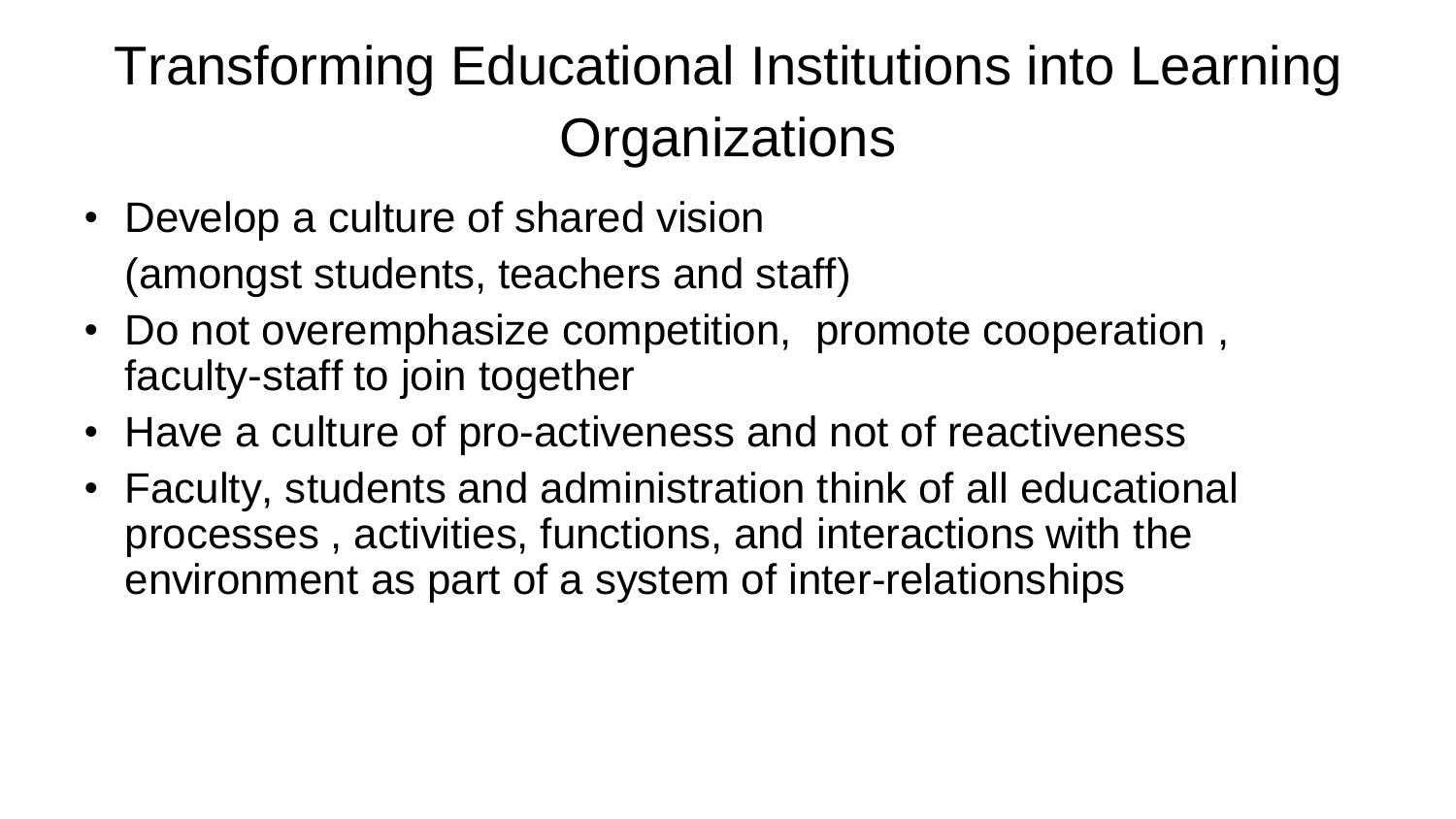### How to implement Quality Involvement

- **Quality involves everyone** Quality not just concern of AICTE /MHRD or College administration - involves everyone, including student, teacher, alumni, financial supporters
- **Continuous improvement** System always looking for ways to improve processes to help quality
- **Stakeholders involvement :**Every stakeholder has vital role to play in spotting improvement opportunities for quality and identifying quality problems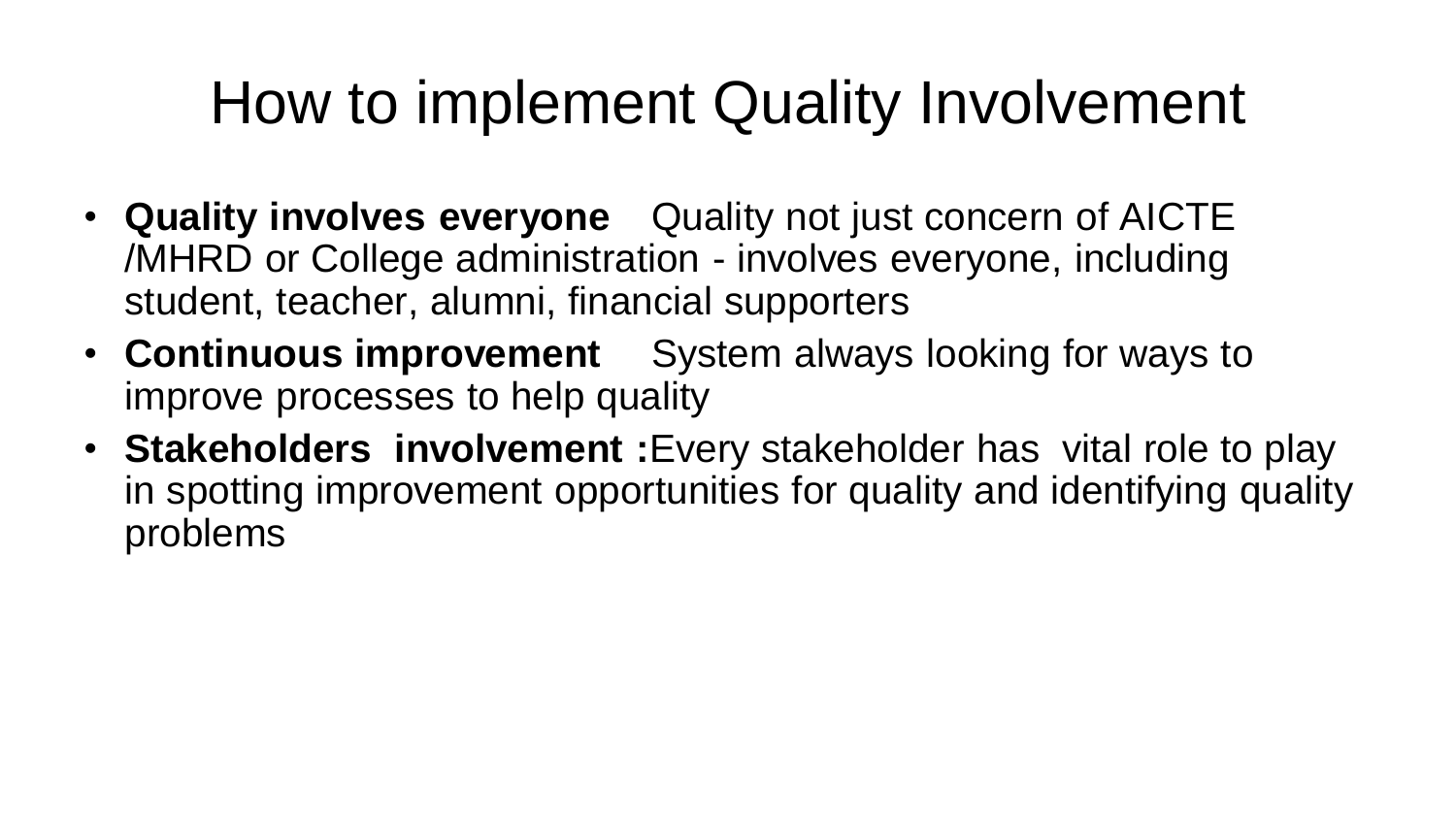# Concluding Remarks..

- The current state of TQM is perhaps best summed up by Schmoker:
	- Some "has been written about [it];
	- little of it has been absorbed, believed, and implemented in colleges or businesses." This might be explained by the fact that systematic change requires time, but it might also be an indication the quality movement is not achieving its vision.
- It is doubtful that interest in TQM will simply fade away, especially since TQM in education has received support from both business and government. In addition, national award programs for quality have incorporated their application processes to educators
- With this type of interest and support, the educational quality movement likely to generate continuing interest.
- TQM may not hold all the answers for an ailing educational system, but it does shed some new light on educational management.